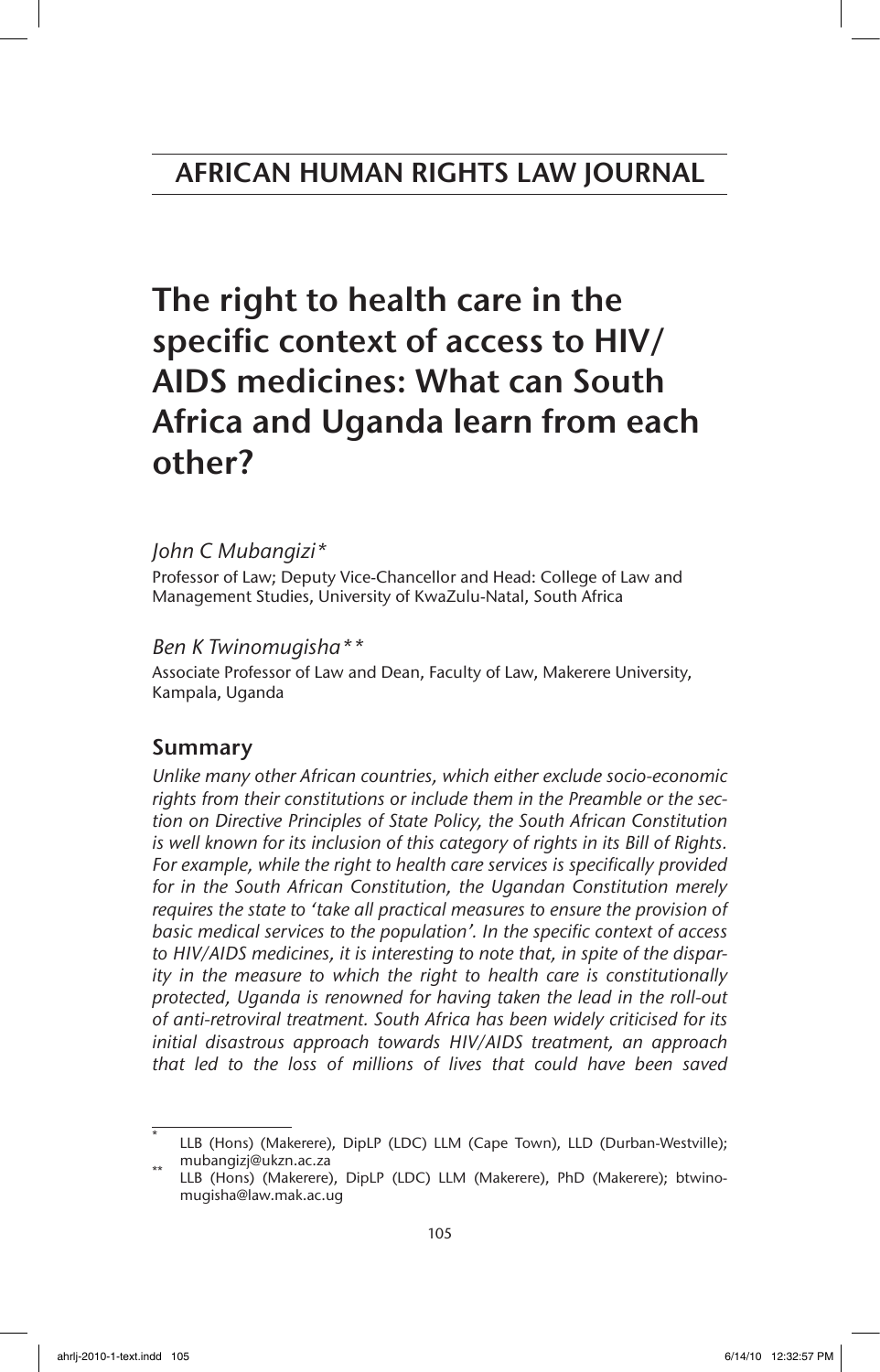*with the early roll-out of anti-retroviral treatment. The article looks at the different approaches adopted by the two countries in terms of access to HIV/AIDS medicines and the implications for the right to health care. Apart from identifying the lessons Uganda and South Africa can learn from each other, the article explores the important question of accountability for the violation of the right to health care occasioned by inadequate access to HIV/AIDS medicines.*

# 1 Introduction

Although the first cases of AIDS were recorded in Uganda and South Africa around the same time (1982), the early spread of the disease was much more rapid and severe in Uganda than in South Africa. By 1987, Uganda was the epicentre of the disease with prevalence rates of up to 29 per cent in urban areas.<sup>1</sup> South Africa, on the other hand, had a lower initial rate of infection, with prevalence rates among pregnant women at 12,2 per cent in 1996, but rising to 24,8 per cent in 2001 and 30,2 per cent in 2005.<sup>2</sup> By that time, HIV prevalence in Uganda had fallen dramatically from an estimated 30 per cent among pregnant women in 1991 to around 5 per cent in 2001.<sup>3</sup>

Today, while South Africa is seen as one of the countries most severely affected by HIV/AIDS, Uganda is held up as a model in the fight against the epidemic. According to the 2008 UNAIDS Report on the Global AIDS Epidemic, an estimated 5,7 million South Africans are living with HIV, making it the largest HIV epidemic in the world.<sup>4</sup> The prevalence of HIV/AIDS in the adult population is about 18,8 per cent.<sup>5</sup> In Uganda, on the other hand, adult HIV prevalence has stabilised at 5,4 per cent, representing less than one million Ugandans.<sup>6</sup>

Although there are fears of a possible resurgence of the AIDS epidemic, there are a number of reasons why Uganda is hailed as a rare success story in spite of being one of the first countries on the African continent to experience the devastating impact of the disease. These reasons revolve around strong government leadership which, at the time, showed high-level political commitment to HIV prevention and care. This was coupled with broad-based partnerships and extensive

 $1$  See 'HIV and AIDS in Uganda' http://www.avert.org/aidsuganda.htm (accessed 14 July 2009).

<sup>&</sup>lt;sup>2</sup> See 'HIV and AIDS in South Africa' http://www.avert.org/aidssouthafrica.htm (accessed 14 July 2009).

 $\frac{3}{4}$  As above.

<sup>4</sup> See UNAIDS 2008 *Report on the Global Aids Epidemic* http://www.unaids.org/en/ KnowledgeCentre/HIVData/GlobalReport/2008/2008\_Global\_report.asp (accessed 14 July 2009).

 $\frac{5}{6}$  As above.

As above.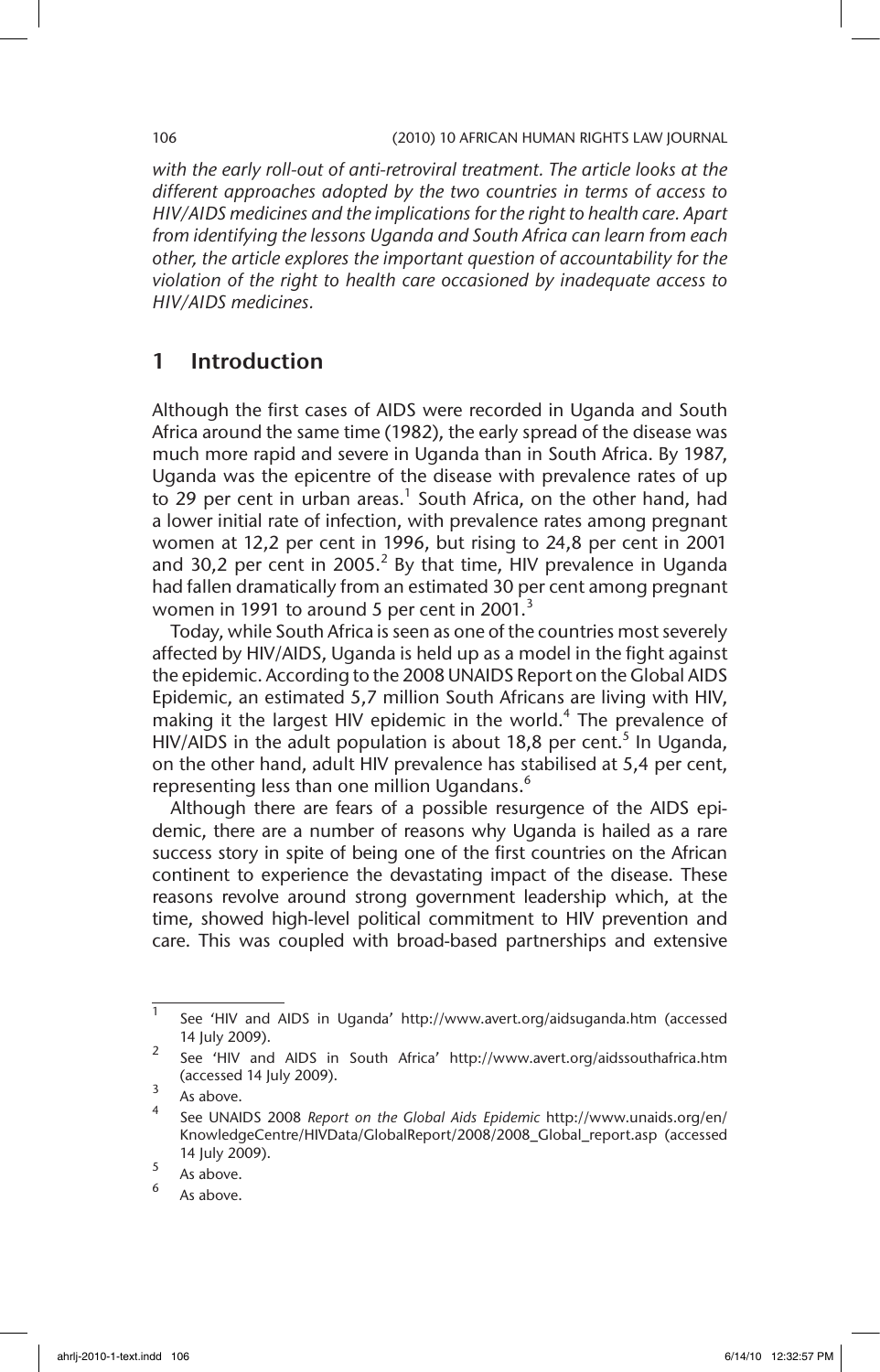public education campaigns involving all sectors of society.<sup>7</sup> On the other hand, a number of factors have been blamed for the severity and devastation of the HIV/AIDS epidemic in South Africa; a situation, many argue, that could have been avoided or at least minimised. Although some have argued that the severity of the AIDS epidemic in South Africa has its genesis in the pre-1994 apartheid policies and the subsequent major political changes which distracted the country from the disease, it is widely acknowledged that government's failure to act promptly and decisively was largely responsible for the HIV/AIDS devastation seen in the country at the turn of the century. $8$  The government's attitude was reflected in the extremely unorthodox views held by the then President Thabo Mbeki and his Minister of Health, Manto Tshabalala-Msimang, who in 2006 led the United Nations (UN) Special Envoy for HIV/AIDS in Africa to refer to South Africa as 'the only country in Africa whose government continues to propound theories more worthy of a lunatic fringe than of a concerned and compassionate state'.<sup>9</sup> The current state of the HIV/AIDS epidemic in both Uganda and South Africa will be discussed in more detail below. Suffice here to say that HIV medicines, also known as anti-retroviral drugs (ARVs), have played a significant role in the varying trends and impacts of the disease as experienced by the two countries.

The introduction of life-saving ARVs in 1996 gave people living with HIV worldwide new hope as the virus no longer was a death sentence. Although ARVs were very expensive at the time, by the turn of the century, living with HIV had been transformed, particularly for people in Europe and the United States. Because of ARVs people with HIV could now live longer and lead productive lives. For such people, HIV/AIDS suddenly became a manageable medical condition rather than a fatal certainty.

Anti-retroviral drugs were introduced in Uganda in clinical trials as early as 1998. In 2004, Uganda began to offer free ARV medication to people living with HIV as part of a pilot programme and by 2006, 56 per cent of all those in need were receiving free HIV treatment.<sup>10</sup> In South Africa, only the small minority who could afford to pay for private health care had access to ARV treatment before 2004. It was

 $\overline{7}$  See 'Uganda reverses the tide of HIV/AIDS' http://www.who.int/inf-new/aids2.htm (accessed 14 July 2009).

<sup>8</sup> The latter argument is the thrust of a recent Harvard study in P Chigwedere *et al* 'Estimating the cost benefits of anti-retroviral drug use in South Africa' (2008) 49 *Journal of Acquired Immune Deficiency Syndrome* 410, while the former argument is contained in *AIDS in South Africa: Treatment, transmission and the government* http:// avert.org/aids-south-africa.htm (accessed 15 July 2009).

See Kaiser Network 'Remarks by Stephen Lewis, UN Special Envoy for HIV/AIDS in Africa, to the closing session of the XVI International AIDS Conference, Toronto, Canada' quoted in *AIDS in South Africa: Treatment, transmission and the government* http://.avert.org/aids-south-africa.htm (accessed 15 July 2009).

<sup>&#</sup>x27;HIV and AIDS in Uganda' (n 1 above). See also Uganda: Summary Country Profile for HIV/AIDS Treatment Scale-Up http://www.who.int/3by5/june2005\_uga.pdf (accessed 21 November 2009).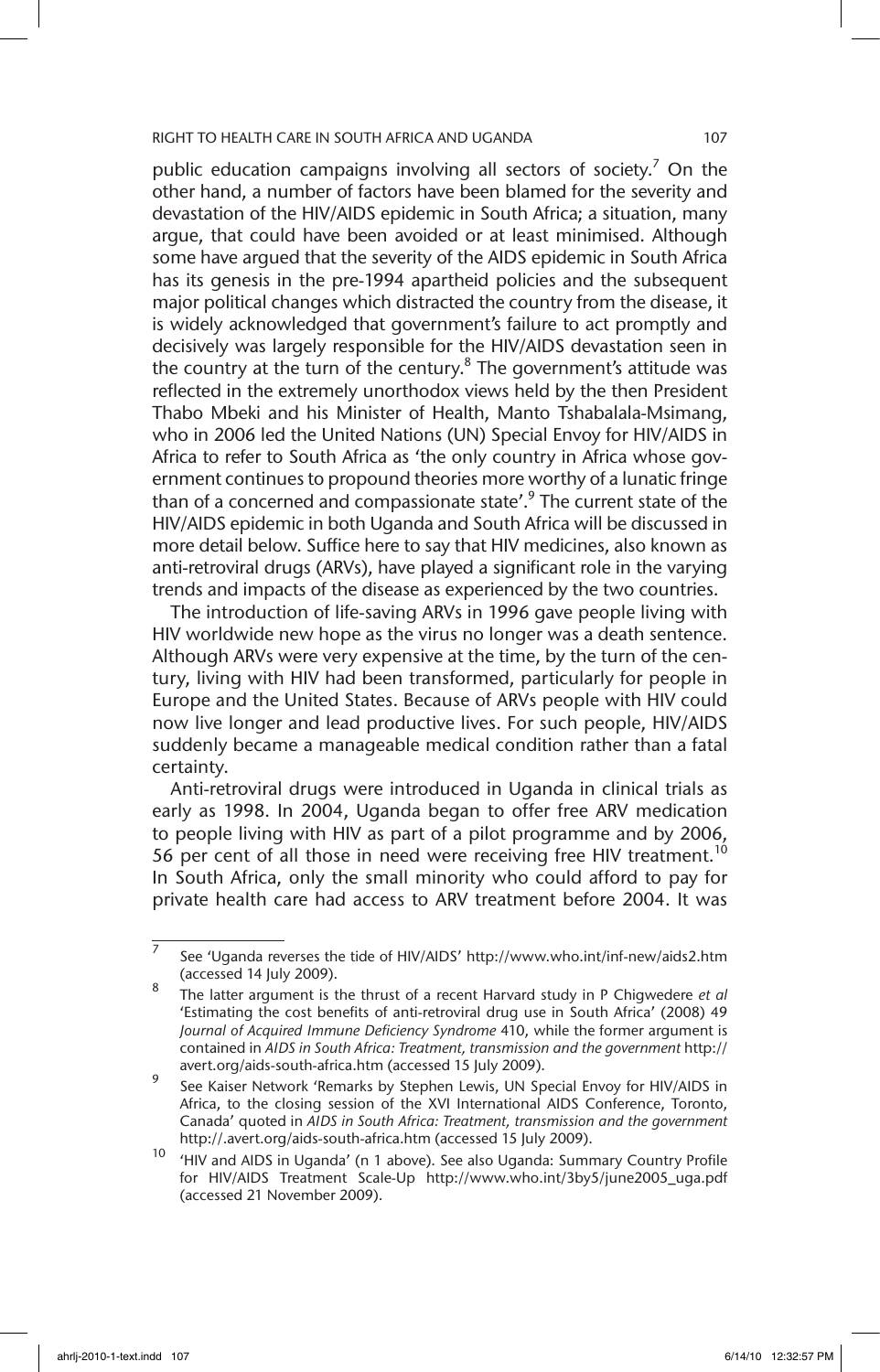only after enormous pressure, legal challenges and an unprecedented public outcry that the government reluctantly started to supply the drugs in 2004. By the end of 2007, only about 28 per cent of the people who needed treatment were receiving it.<sup>11</sup>

The different approaches adopted by Uganda and South Africa in terms of access to HIV/AIDS medicines form the basis of the discussion in this article. The concept of 'access' is critical to the discussion, for it is not just about the existence of medicines, but the ability to access them. It has been held that accessibility means physically available and financially affordable.<sup>12</sup> In other words, 'access to medicines can only be assured if a sustainable supply of affordable medicines can be guaranteed – that is, a regular ongoing supply of affordable medicines'.<sup>13</sup> It has further been pointed out that, from a public health perspective, 'access to essential drugs depends on (1) rational selection and use of medicines; (2) sustainable adequate financing; (3) affordable prices; and (4) reliable health and supply systems'.<sup>14</sup> And as with other health care facilities and services, access to medicines has to be realised on a non-discriminatory basis, taking into account the most vulnerable and marginalised sections of the population.<sup>15</sup> It is against this background that the progress in the realisation of the right of access to HIV/AIDS medicines has to be seen. It also has to be seen not only in a general human rights context, but also in the specific context of the right to health care. Accordingly, apart from the lessons Uganda and South Africa can learn from each other, there is the important question of accountability for the violation of the right to health care occasioned by inadequate access to HIV/AIDS medicines. It is to this specific aspect of the right to health care that we first turn our attention.

# 2 The right to health care

## 2.1 The nature of the right

The World Health Organisation (WHO) broadly defines 'health' as 'a state of complete physical, mental and social well-being'.<sup>16</sup> It is in that context that the UN Committee on Economic, Social and Cultural

 $\overline{11}$  See L Garbus & E Marseille 'HIV/AIDS in Uganda' http://hivinsite.ucsf.edu/doc/ariug.doc (accessed 21 November 2009).

<sup>12</sup> See A Hassim *et al Health and democracy: A guide to human rights, health law and policy in post-apartheid South Africa* (2007) 438.

 $\frac{13}{14}$  As above.

AE Yamin 'Not just a tragedy: Access to medications as a right under international law' (2003) 21 *Boston University International Law Journal* 325 327.

<sup>15</sup> See para 12 of General Comment 14 *The Right to the highest attainable standard of health* (UN DocE/C 12/2000/4) http://www.unhchr.ch/tbs/doc.nsf/(symbol)/ E.C.12.2000.4.En (accessed 18 July 2009).

<sup>16</sup> See the Constitution of the World Health Organisation *Basic documents* (2007) 1.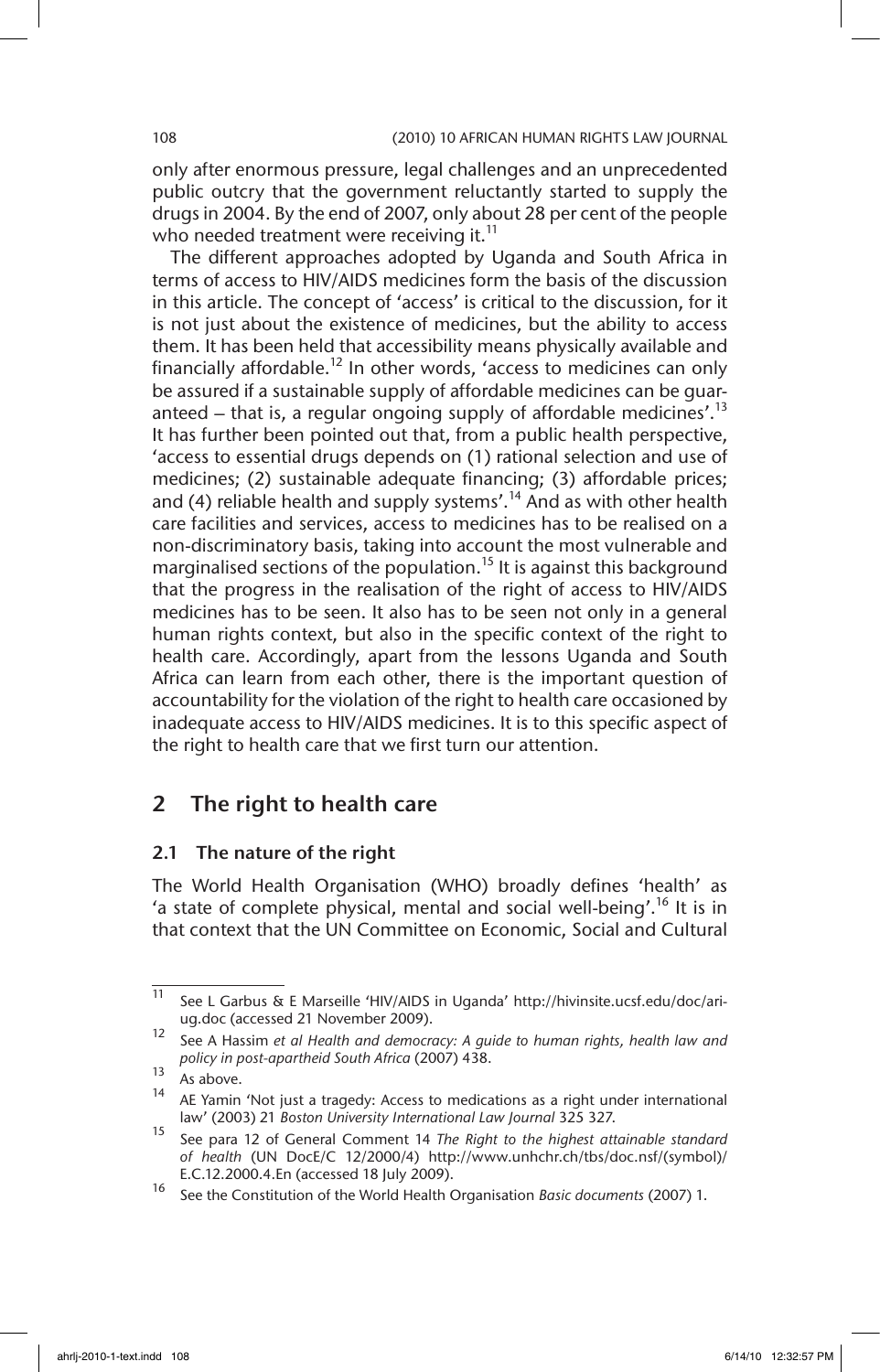Rights (ESCR Committee) has interpreted the right to health, as defined in article 12(1) of the International Covenant on Economic, social and Cultural Rights (ICESCR), as<sup>17</sup>

an inclusive right extending not only to timely and appropriate health care, but also to the underlying determinants of health, such as access to safe and potable water and adequate sanitation, an adequate supply of safe food, nutrition and housing, healthy occupational and environmental conditions, and access to health-related education and information, including on sexual and reproductive health.

The 'right to health care' can specifically be defined as 'the prevention, treatment and management of illness and the preservation of mental and physical well-being through the services offered by the medical and allied health professions'.<sup>18</sup> There is no necessary conflict in the use of the terms 'right to health' and 'right to health care', as long as we understand that the 'right to health' is not possibly intended to guarantee a person's good health, but rather as 'a more convenient shorthand to cover the detailed language and references that are found in international treaties'.<sup>19</sup> There is no doubt, however, that the right to health care, however defined, includes the right of access to medical treatment, including HIV/AIDS medicines.

Like all rights concerning health, the right to health care belongs to the category of human rights known as socio-economic rights. By their nature, these rights have important social and economic dimensions as most of them reflect specific areas of basic needs or delivery of particular goods and services.<sup>20</sup> They also tend to create entitlements to material conditions for human welfare and, as such, a duty is placed on the state to actively implement them. It is in that context that the right to health care, which includes the right of access to HIV/AIDS medicines, has to be understood. It is also against that background that the international context of the right to health care in the context of HIV/AIDS medicines has to be discussed – an aspect to which we now turn our attention.

## 2.2 The international context

There is no shortage of international human rights instruments and documents dealing with the right to health care. Most of these instruments are not choosy in their terminology and generally refer to the right to health as defined by the WHO.<sup>21</sup> It is that prevailing interna-

 $\frac{17}{17}$  General Comment 14 (n 15 above) para 11.

<sup>18</sup> See 'Definition of health care' http://www.answers.com/topic/health-care (accessed 18 July 2009).

<sup>19</sup> See C Ngwena & R Cook 'Rights concerning health' in D Brand & C Heyns (eds) *Socio-economic rights in South Africa* (2005) 107.

<sup>20</sup> See JC Mubangizi *The protection of human rights in South Africa: A legal and practical guide* (2004) 118.

 $21 \overline{}$  See n 16 above.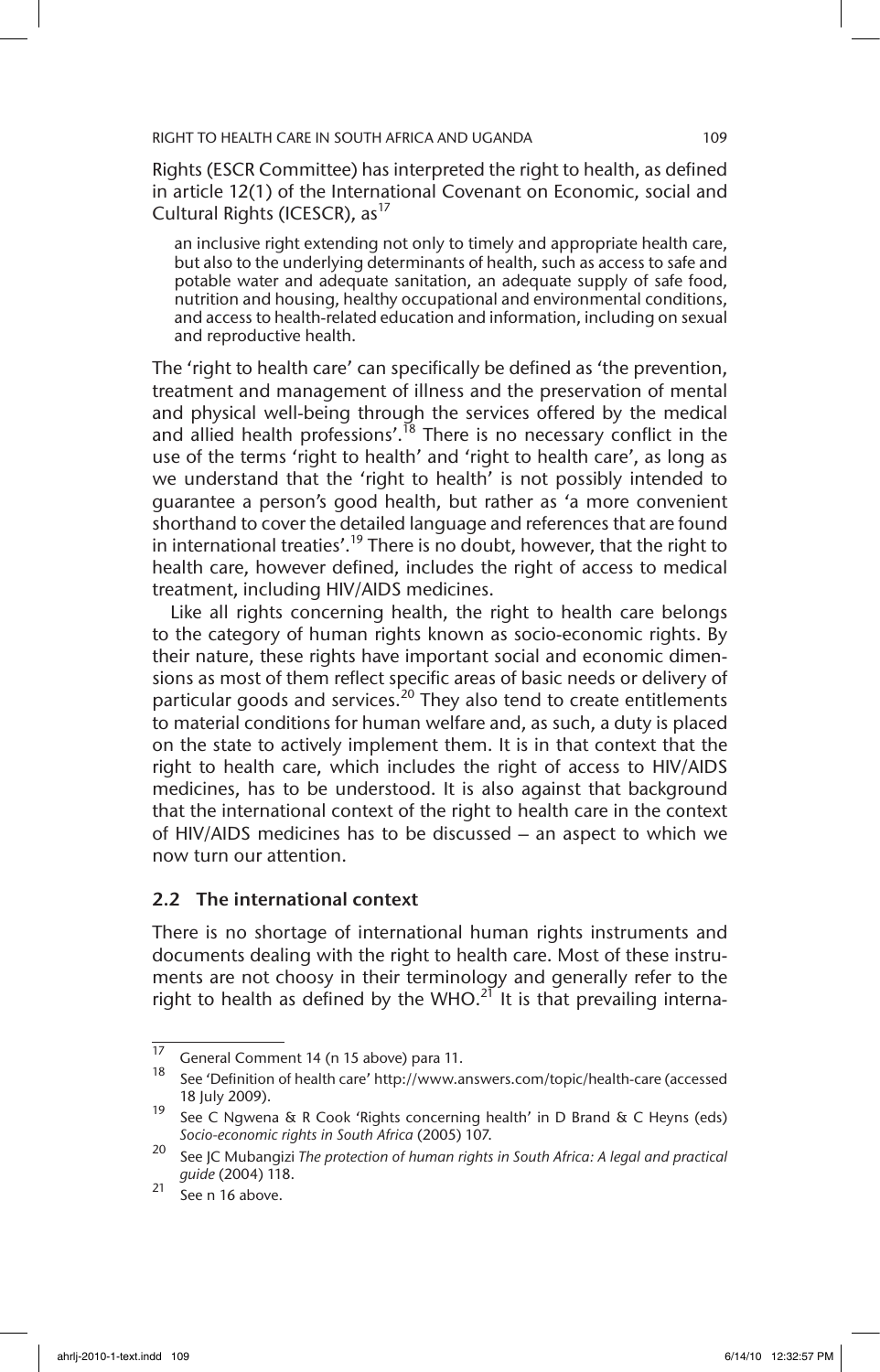tional terminological usage that will be adopted in this section. The discussion will also be divided into global instruments, on the one hand, and regional and sub-regional instruments on the other.

## 2.2.1 Global instruments

In the global context, the point of departure is perhaps the Universal Declaration of Human Rights (Universal Declaration), article 11 of which proclaims that '[e]veryone has the right to a standard of living adequate for the health and well-being of himself and his family including ... medical care and necessary social services'.<sup>22</sup>

Furthermore, article 12(1) of ICESCR recognises the right of everyone to the enjoyment of the highest attainable standard of physical and mental health. Article 12(2) also lays down broad guidelines regarding the necessary steps to be taken by the member states in order to achieve the full realisation of this right.

Other UN treaties that directly address the right to health include the Convention on the Rights of the Child  $(CRC)$ ,<sup>23</sup> the Convention on the Elimination of All Forms of Discrimination Against Women (CEDAW) $^{24}$  and the International Convention on the Elimination of All Forms of Racial Discrimination (CERD).<sup>25</sup> In addition to these, there are other instruments whose provisions indirectly or implicitly impact on the right to health. A good example is the International Covenant on Civil and Political Rights (ICCPR), article 6(1) of which guarantees the right to life and article 7 of which prohibits medical or scientific experimentation on anyone without his free consent. It is important to note that Uganda has either ratified or acceded to all the above-mentioned international human rights instruments and although South Africa is yet to ratify ICESCR, its Constitution includes an extensive catalogue of socio-economic rights that are contained in ICESCR.

In the specific context of the right of access to HIV/AIDS medicines, a number of UN declarations and similar documents are relevant. Perhaps the most pertinent of these is the United Nations General Assembly Declaration of Commitment on HIV/AIDS (2001) which recognises that $^{26}$ 

access to medication in the context of pandemics such as HIV/AIDS is one of the fundamental elements to achieve progressively the full realisation of the right of everyone to the enjoyment of the highest attainable standard of physical and mental health.

<sup>&</sup>lt;sup>22</sup> Art 11 Universal Declaration.

 $\frac{23}{24}$  Art 24.

 $\frac{24}{25}$  Art 12.

Art  $5(e)(iv)$ .

See art 15 of the United Nations General Assembly Declaration of Commitment on HIV/AIDS (2001).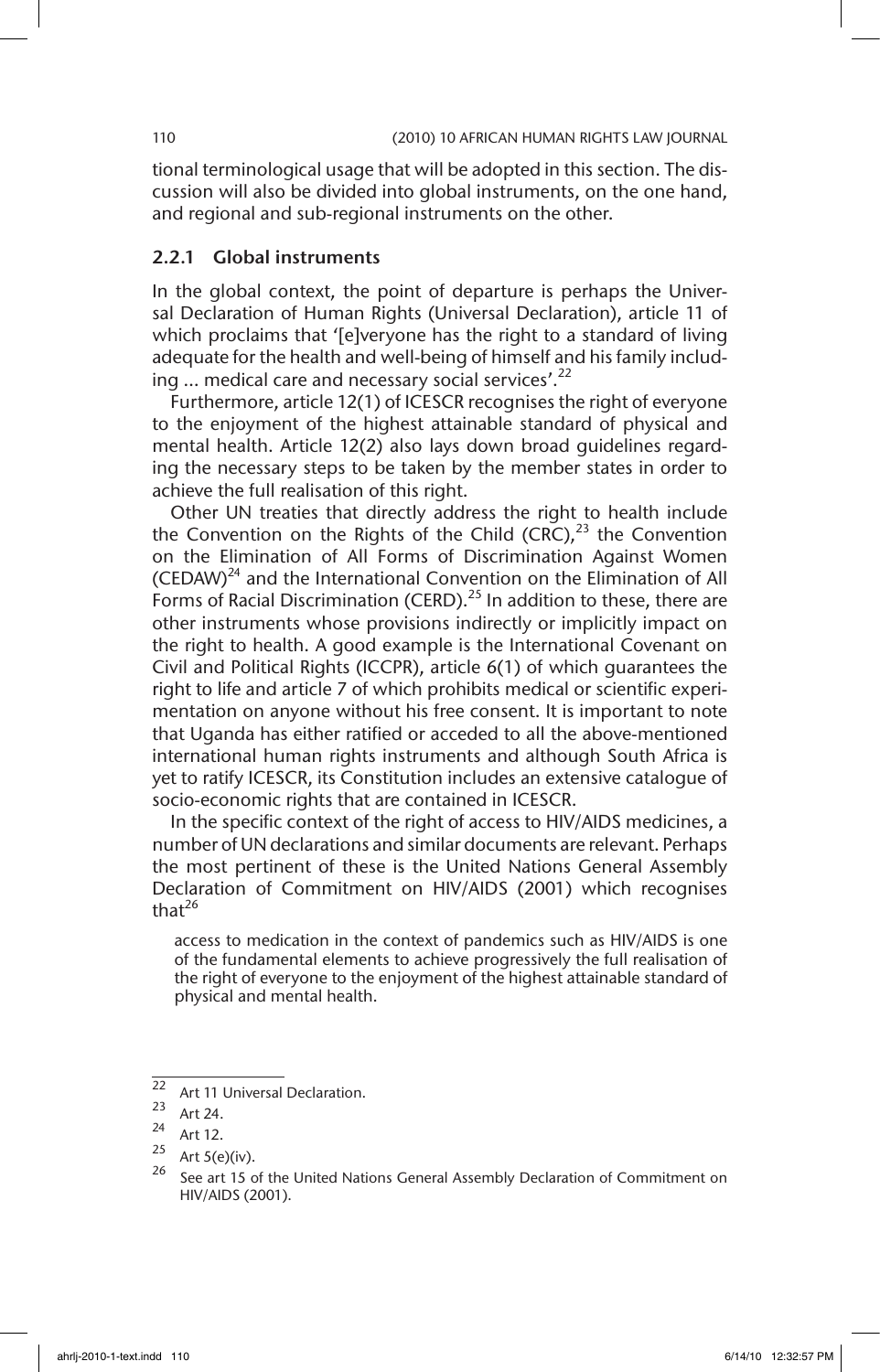The Declaration also urges member states to have developed, by 2003, national strategies 'to strengthen health care systems and address factors affecting the provision of HIV-related drugs, including antiretroviral drugs.<sup>27</sup> Member states were also urged to make every effort 'to provide progressively and in a sustainable manner, the highest attainable standard of treatment for HIV/AIDS, including the prevention and treatment of opportunistic infection, and effective use of quality-controlled anti-retroviral therapy'.<sup>28</sup>

In 1996, the Office of the UN High Commissioner for Human Rights (UNHCHR) and the Joint UN Programme on HIV/AIDS prepared guidelines for UN member states on the application of international human rights law in the context of HIV/AIDS. The International Guidelines on HIV/AIDS and Human Rights, as they are officially known, were first published in 1998, revised in 2002 and consolidated in 2006. The 2002 revision and 2006 consolidation of the Guidelines was intended to ensure that they reflect new standards and developments in HIVrelated treatment and evolving international law norms on the right to health generally, and the right of access to HIV-related prevention, treatment, care and support specifically.

Subsequent to the initial adoption of the International Guidelines on HIV/AIDS and Human Rights, a series of UNHCHR resolutions have been adopted to promote and monitor the guidelines. These include the Resolution on the Protection of Human Rights in the Context of Human Immunodeficiency Virus (HIV) and Acquired Immune Deficiency Syndrome (AIDS) (1997, 1999 and 2001)<sup>29</sup> and the Resolution on Access to Medication in the Context of Pandemics such as HIV/AIDS.<sup>30</sup> The latter Resolution, *inter alia*, calls upon member states 'to address factors affecting the provision of drugs related to the treatment of pandemics such as HIV/AIDS … in order to provide treatment and monitor the use of medications, diagnostics and related technologies'.<sup>31</sup>

One of the recent relevant UN instruments is the Political Declaration on HIV/AIDS (2006). Adopted by the General Assembly after a review of the progress achieved in realising the targets set out in the 2001 Declaration of Commitment on HIV/AIDS, the Political Declaration on HIV/ AIDS, *inter alia*, reaffirms that prevention, treatment, care and support for those infected and affected by HIV/AIDS are mutually reinforcing elements of an effective response.<sup>32</sup> It also commits member states to overcoming legal, regulatory or other barriers that block access to

 $\frac{27}{28}$  Art 55.

 $\frac{28}{29}$  As above.

<sup>&</sup>lt;sup>29</sup> UN Commission on Human Rights Resolutions 1997/33, 1999/49 & 2001/51.

<sup>&</sup>lt;sup>30</sup> UN Commission on Human Rights Resolution 2002/32.

 $32$  Art 4.

Art 23 of the UN Political Declaration on HIV/AIDS (2006).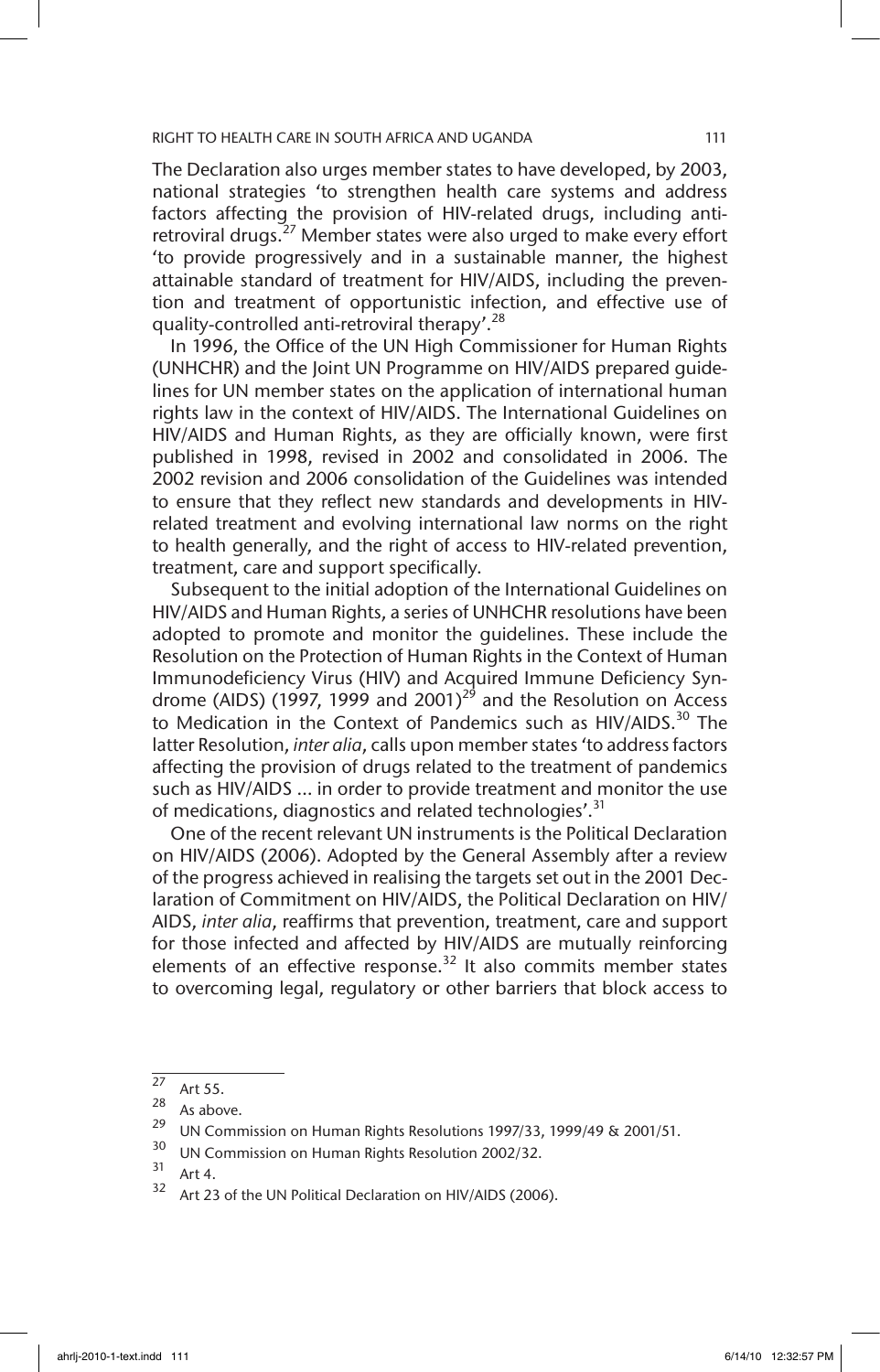effective HIV prevention, treatment, care and support, medicines, commodities and services.<sup>33</sup>

The length and depth of this paper do not lend themselves to a detailed discussion of all global human rights instruments and documents that have a bearing on the right to health care generally and access to HIV/AIDS medicines specifically. Suffice to say that there are numerous other instruments, such as WHO Resolutions, ESCR Committee General Comments, ILO instruments and WTO documents, all of which urge, call upon or oblige member states to ensure access to health care and HIV/AIDS medicines or recognise and set standards for the access thereto.

## 2.2.2 Regional and sub-regional instruments

The African Charter on Human and Peoples' Rights (African Charter) is the founding African regional human rights instrument. Article 16 of the African Charter provides that state parties 'shall take the necessary measures to protect the health of their people and to ensure that they receive medical attention when they are sick'. Another African regional treaty that has a bearing on health care is the Constitutive Act of the African Union (AU) (2000) which states as one of its objectives 'to work with relevant international partners in the eradication of preventable diseases and the promotion of good health on the continent'.<sup>34</sup> Furthermore, both the Protocol to the African Charter on the Rights of Women in Africa (2003) (African Women's Protocol) and the African Charter on the Rights and Welfare of the Child (1990) (African Children's Charter) oblige state parties to provide adequate, affordable and accessible health services and to ensure the provision of necessary medical assistance and health care to women and children.<sup>35</sup>

In addition to the above regional treaties, there are a number of AU declarations and similar documents dealing specifically with HIV/AIDS. The Abuja Declaration and Plan of Action on HIV/AIDS, Tuberculosis and Other Related Infectious Diseases (2001) acknowledged HIV/AIDS as an emergency on the continent and urged African leaders to place the response to HIV at the forefront and as the highest priority in their respective national development plans. Two years later, African leaders adopted the Maputo Declaration,<sup>36</sup> which reaffirmed the commitment enshrined in the Abuja Declaration.

 $\frac{33}{34}$  Art 24.

 $35$  Art 3(n).<br> $35$  See art 1.

See art 14(2)(a) of the African Women's Protocol and art 14(2)(b) of the African Children's Charter.

<sup>&</sup>lt;sup>36</sup> See the Maputo Declaration on HIV/AIDS, Tuberculosis, Malaria and Other Related Infectious Diseases (2003).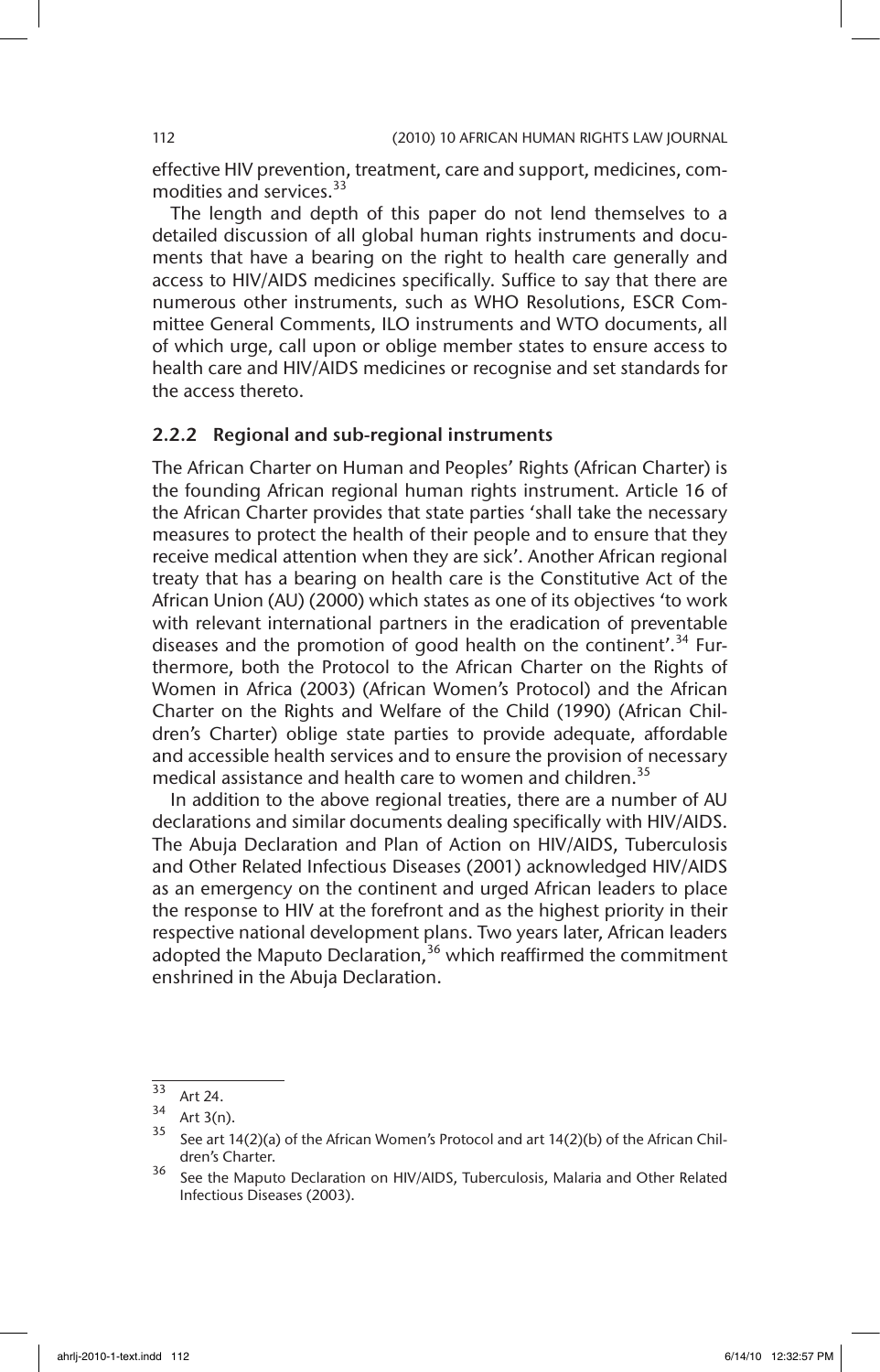More recently, and in the specific context of access to HIV/AIDS medicines, several declarations and other instruments have been adopted by the AU. These include the Gaberone Declaration on a Roadmap Towards Universal Access to Prevention, Treatment and Care (2005); the Brazzaville Commitment on Scaling Up Towards Universal Access to HIV and AIDS Prevention, Treatment, Care and Support in Africa by 2010 (2006) and the Abuja Call for Accelerated Action Towards Universal Access to HIV and AIDS, Tuberculosis and Malaria Services in Africa (2006). All these instruments either set specific timeframes or commit African leaders to the realisation of universal access to HIV/AIDS treatment, among other things. Mention should also be made of the African Commission on Human and Peoples' Rights (African Commission) Resolution on the HIV/AIDS Pandemic, $37$  which declares HIV/AIDS a human rights issue and a threat against humanity. The Resolution calls upon African governments to allocate national resources in a way that reflects a determination to fight the spread of HIV/AIDS.

On the sub-regional front, there are a number of instruments and documents adopted by the Common Market for Eastern and Southern Africa (COMESA), the East African Community (EAC) and the Southern Africa Development Community (SADC) that deal with access to health care generally and HIV/AIDS treatment specifically. Besides the treaties establishing these regional formations, relevant instruments include the SADC Protocol on Health (2003). The latter Declaration, for example, reaffirms the commitment of SADC countries to the combating of AIDS as a matter of urgency by, *inter alia*, 38

increasing access to affordable essential medicines, including ARVs and related technologies, through regional initiatives for joint purchasing of drugs, with the view of ensuring the availability of drugs through sustainable mechanisms, using funds from national budgets.

It is quite clear from the foregoing discussion that there is a vast array of international human rights instruments and documents dealing with health care and HIV/AIDS. What is not clear is the efficacy of such instruments and the international human rights framework in protecting health care rights generally and the right of access to HIV/AIDS medicines specifically. This is compounded by the fact that most international instruments dealing with health care and access to HIV/AIDS medicines are in the form of declarations and resolutions which, unlike treaties, are not formally binding on states. It has been argued, however, that despite not being formally binding, such instruments have become a persuasive source of guidance to states on the most appro-

 $\frac{37}{37}$  Resolution on the HIV/AIDS Pandemic – Threat Against Human Rights and Humanity (2001).

 $38$  Art 2(g) of the Maseru Declaration on the Fight Against HIV/AIDS in the SADC Region (2003).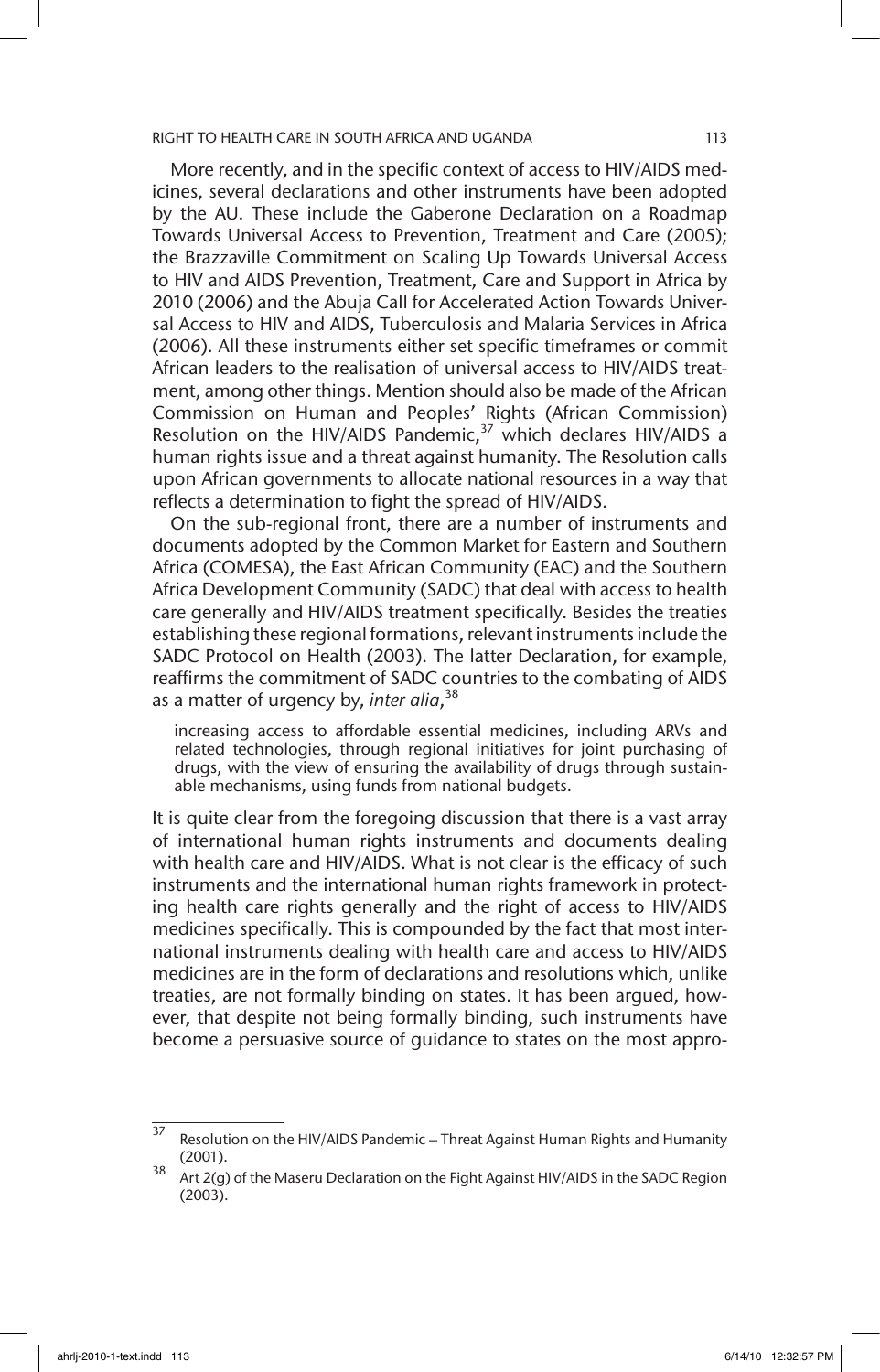priate approach to HIV and AIDS.<sup>39</sup> And because access to medicine is a human right, it entails not only moral or humanitarian responsibilities, but also legal obligations.<sup>40</sup> These obligations have been clarified by the ESCR Committee's General Comment 14, according to which the right to health, like all human rights, imposes three types of obligations on state parties: the obligations to respect, to protect and to fulfil.<sup>41</sup> In turn, the obligation to fulfil entails obligations to facilitate, to provide and to promote.<sup>42</sup> The African Commission has explicitly adopted this same approach by establishing four levels of duties generated by the obligations of states under the African Charter to include the duties to respect, protect, promote and fulfil all the rights in the Charter.<sup>43</sup> It is in that context that we argue that South Africa and Uganda are both bound under international law to ensure the realisation of the right of access to HIV/AIDS medicines for those who require them. This is because the obligations of both countries under international law extend to ensuring sustained and equal access to comprehensive treatment and care, including HIV/AIDS medicines.<sup>44</sup> This has to be in the context of General Comment 14 which developed the minimum core content of the right to health.

In the case of South Africa, where the right of access to HIV/AIDS medicines has been violated even more extensively, international human rights instruments, binding or not, do play an important role in domestic law by virtue of sections 232, 231(4) and 39(1)(b) of the Constitution.<sup>45</sup> Moreover, the right to health care services is specifically protected under the national legal framework, as explained below.

<sup>&</sup>lt;sup>39</sup> D Mushayavanhu 'The realization of access to HIV and AIDS-related medicines in Southern African countries: Possibilities and actual realisation of international law obligations' in F Viljoen & S Precious (eds) *Human rights under threat: Four perspectives on HIV, AIDS and the law in Southern Africa* (2007) 134.

 $^{40}$  n 39 above, 135.

<sup>&</sup>lt;sup>41</sup> General Comment 14 (n 15 above) paras 33–35.

 $43$  As above.

<sup>43</sup> *Social and Economic Rights Action Centre (SERAC) v Nigeria* (2001) AHRLR 60 (ACHPR 2001) paras 43-47.

<sup>44</sup> See eg General Comment 3: 'HIV/AIDS and the rights of the child' http://www. uniteforchildren.org/files/UNHCHR\_HIV\_and\_childrens\_rights\_2003.pdf (accessed 1 December 2009).

<sup>45</sup> The Constitution of South Africa, 1996. Sec 232 provides that '[c]ustomary international law is law in the Republic unless it is inconsistent with the Constitution or an Act of Parliament'. Sec 231(4) provides that '[a]ny international agreement becomes law in the Republic when it is enacted into law by national legislation' and sec 39(1) (b) obliges any court, tribunal or forum to consider international law when interpreting the Bill of Rights.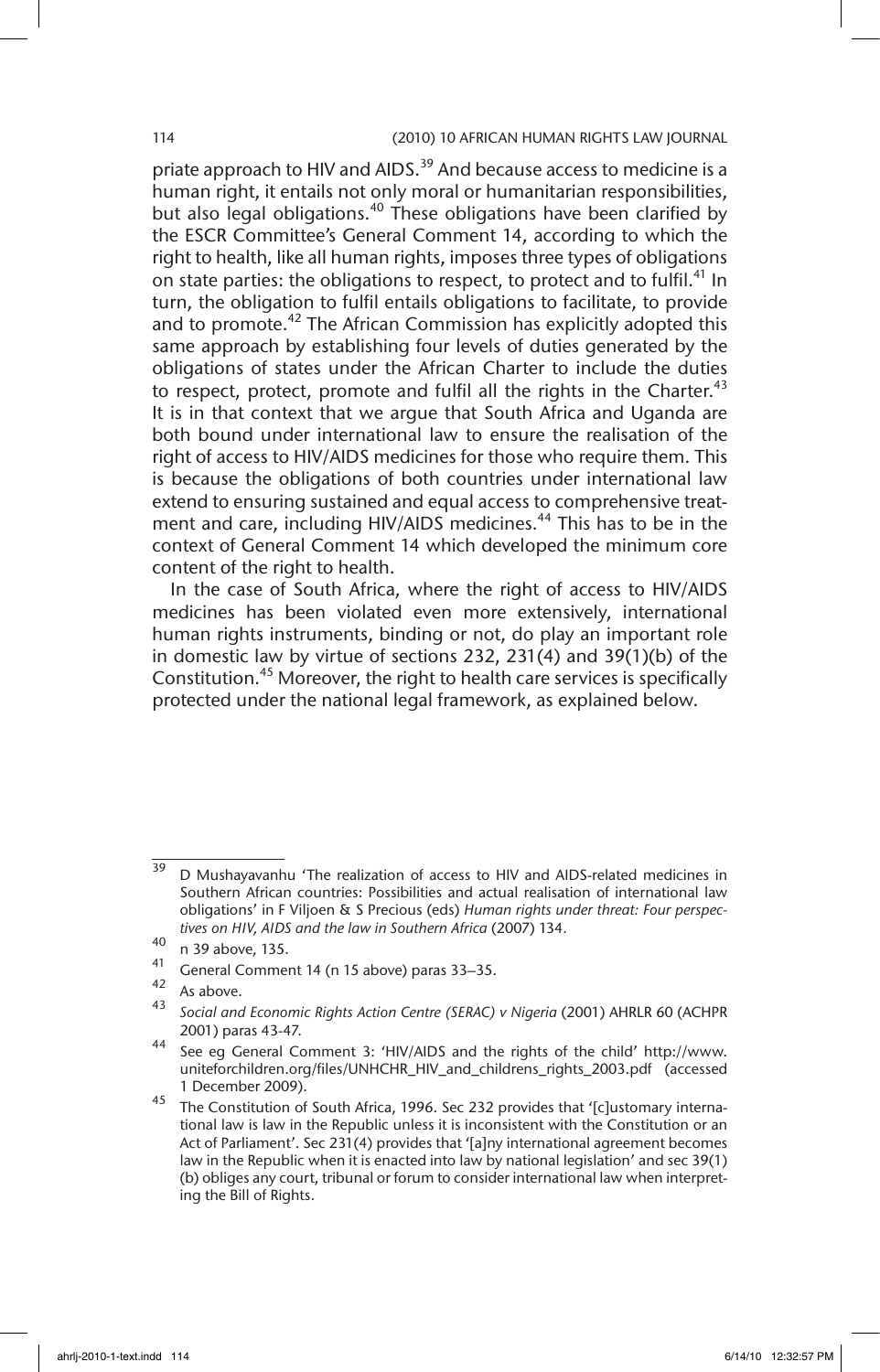# 3 Access to HIV/AIDS medicines in South Africa

## 3.1 The constitutional framework

The right of access to health care is one of the socio-economic rights so ambitiously provided for in the 1996 South African Constitution. Section 27 provides as follows:

- (1) Everyone has the right to have access to
	- (a) health care services, including reproductive health care;
	- (b) sufficient food and water; and
	- (c) social security, including, if they are unable to support themselves and their dependants, appropriate social assistance.
- (2) The states must take reasonable legislative and other measures, within its available resources, to achieve the progressive realisation of each of these rights.
- (3) No one may be refused emergency medical treatment.

Other constitutional provisions that directly or indirectly impact on health include section 10, dealing with human dignity; section 11, dealing with the right to life; section 28(1)(c), guaranteeing children the right to basic health care services; and section 35(2)(e), providing for the right of detainees and sentenced prisoners to conditions of detention that are consistent with human dignity, including 'the provisions, at state expense of … medical treatment'.

In so far as access to HIV/AIDS medicines is concerned, however, our focus should be on section 27, as it is within the ambit of 'health care services' that HIV/AIDS treatment falls. In that regard, although the Constitution does not define 'health care services', it has been suggested that such services should include proper medical care, prevention and diagnosis of diseases and vaccination.<sup>46</sup> The definition of health care services could also be seen in the context of CRC, which defines such services to include 'facilities for the treatment of illness and rehabilitation of health'.<sup>47</sup>

The constitutional right of access to health care services in South Africa has to be seen in the context of the legacy of the gross inequality that characterised South African society before 1994. By conferring on everyone a right of access to health care services, section 27(1) of the Constitution attempts to provide a legal foundation for an egalitarian and equitable health care system.<sup>48</sup> The section therefore not only obliges the state to provide access to health care services, but it also places a duty on the state and on private health care providers not to interfere with a person's access to existing services.<sup>49</sup> The constitutional duty placed on the state to respect and protect the right of access to

<sup>46</sup> See J de Waal *et al A Bill of Rights handbook* (2001) 448.

 $^{47}$  Art 24(1) CRC.<br><sup>48</sup> Nawana & Co

Ngwena & Cook (n 19 above) 131.

<sup>49</sup> See S Khoza (ed) *Socio-economic rights in South Africa* (2007) 280.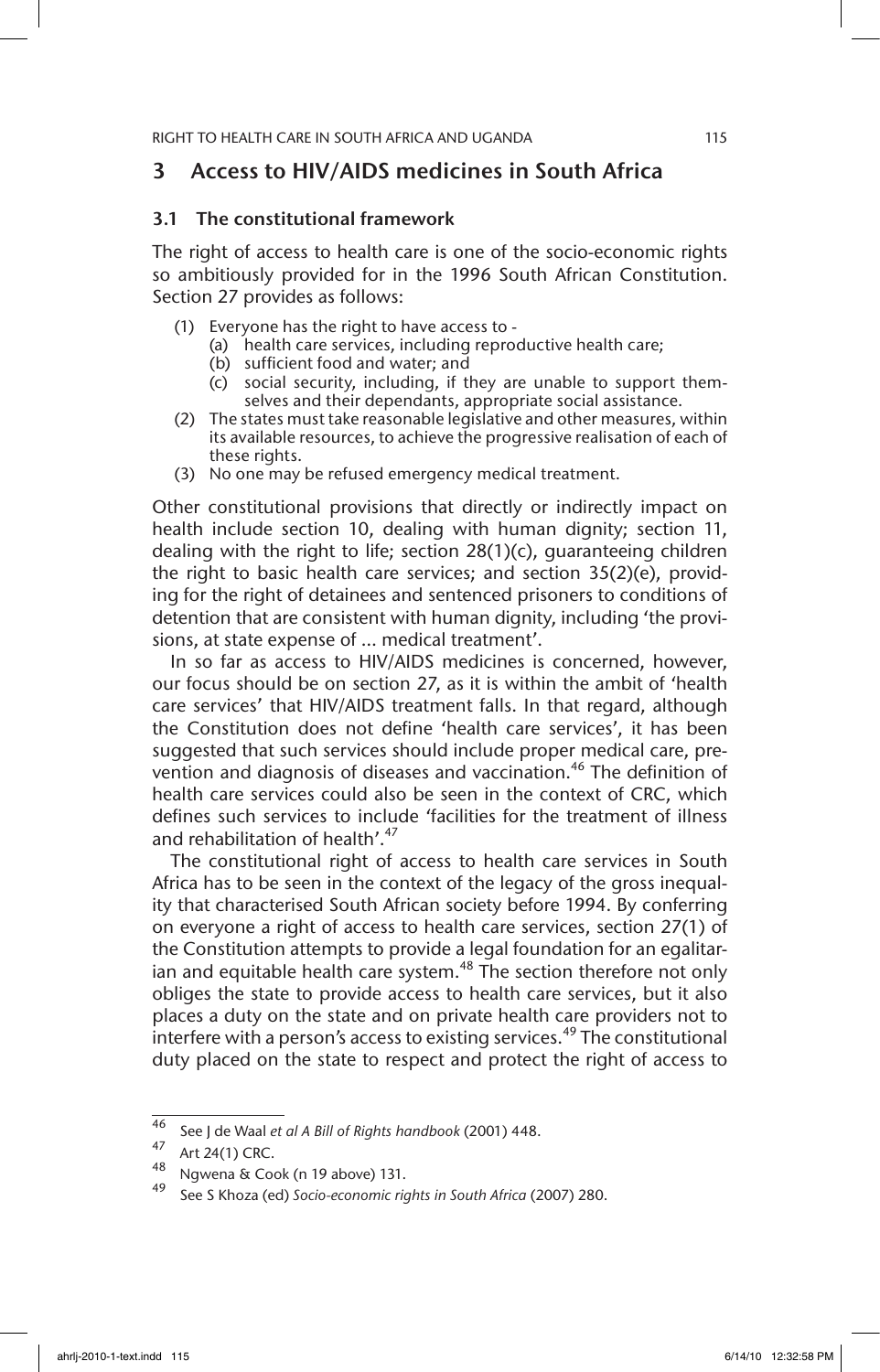health care services has been articulated and interpreted through various Constitutional Court judgments, the most important of which is *Minister of Health and Others v Treatment Action Campaign and Others*, 50 in which the Court not only demonstrated a willingness to impugn executive policy making, but also showed a commitment to enforcing the right of access to HIV/AIDS medicines and health care services specifically, and socio-economic rights generally.

# 3.2 The legislative and policy framework

As mentioned earlier, there is no doubt that the introduction of anti-retroviral drugs and other HIV/AIDS medicines have enabled HIV-positive people in many parts of the world to live productive lives for many years. In some countries (like South Africa), however, a lack of access to these life-saving and sustaining medicines has led to an extensive loss of life and caused untold pain and devastation.

While many countries in the world (particularly the Western world) began to use ARVs to treat HIV as far back as 1996, in South Africa such treatment was only available to people who had access to private medical care. It was not until 2003 that the South African government began to provide anti-retroviral therapy through the public health sector. A study by the Harvard School of Public Health estimated that about 330 000 people died of AIDS in South Africa between 2000 and 2005 because of the government's failure to implement an effective HIV/ AIDS treatment programme.<sup>51</sup> The study concluded as follows:<sup>52</sup>

Access to appropriate public health practice is often determined by a small number of political leaders. In the case of South Africa, many lives were lost because of a failure to accept the use of available ARVs to prevent and treat HIV/AIDS in a timely manner.

This lack of political will explains the slow pace at which the legislative and policy framework for dealing with HIV/AIDS has been developed in South Africa. The genesis of the legislative framework is to be found in the Medicines and Related Substances Control Act.<sup>53</sup> Originally enacted in 1965, the Act has been amended several times, leading to the Medicines and Related Substances Control Amendment Act<sup>54</sup> that is most significant in dealing with access to essential medicines. A further amendment resulted in the Medicines and Related Substances

<sup>50</sup> 2002 10 BCLR 1030 (CC). Other cases in which the constitutional right of access to health care was given content include *Republic of South Africa v Grootboom* 2001 1 SA 46(CC); *Soobramoney v Minister of Health, KwaZulu-Natal* 1998 1 SA 765 (CC) and *EN & Others v Government of the Republic of South Africa & Others* 2007 1 BCLR 84 (D).

<sup>51</sup> See Chigwedere *et al* (n 8 above) 410.

 $^{52}$  Chigwedere *et al* (n 8 above) 414.<br> $^{53}$  Act 101 of 1965.

 $54$  Act 101 of 1965.

Act 90 of 1997.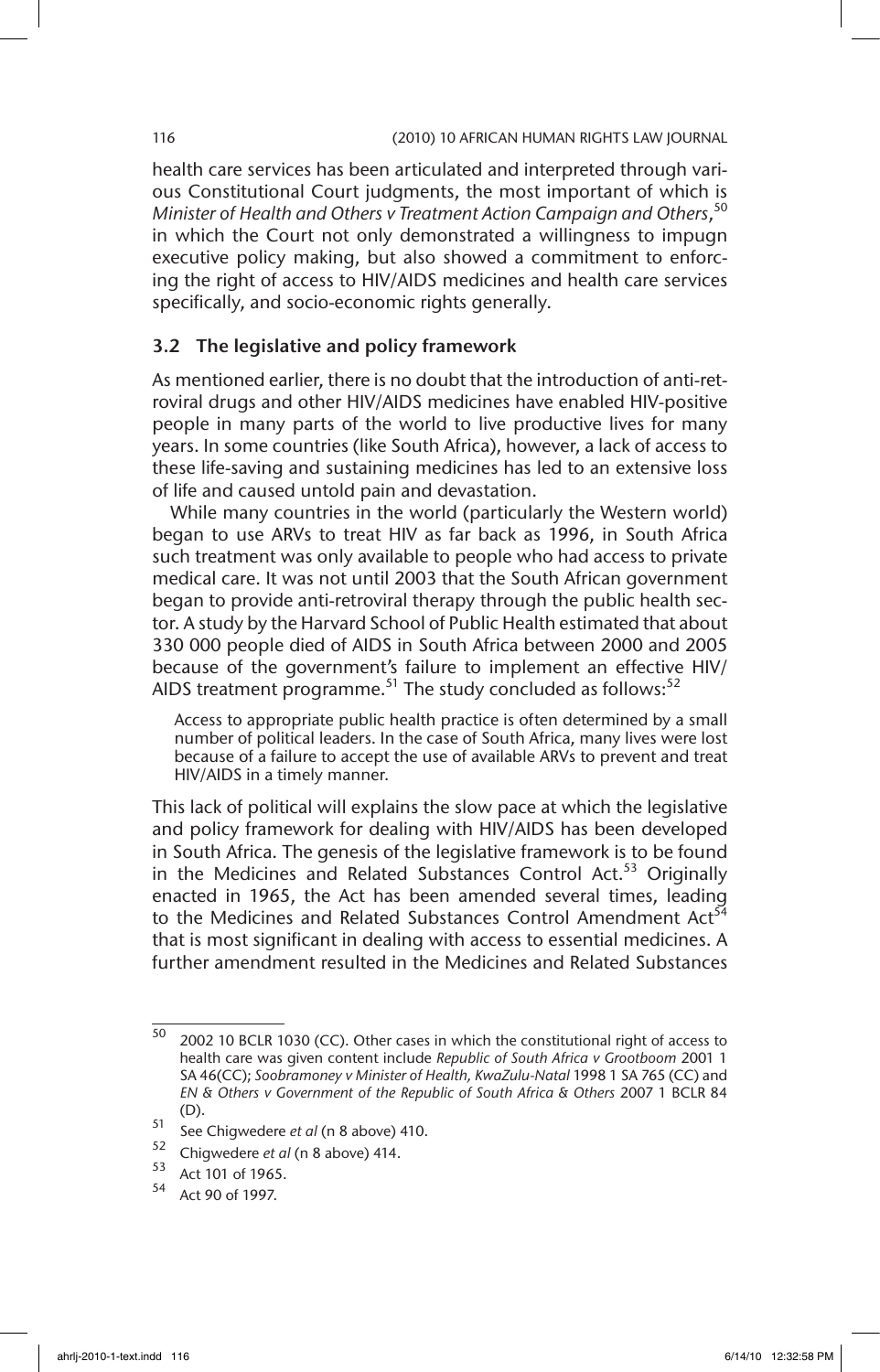Amendment Act<sup>55</sup> and the full reform package (inclusive of all the amendments) finally came into force in May 2004, almost seven years after the 1997 Amendment was signed into law.

Constraints of space do not allow for a detailed discussion of the Medicines and Related Substances Control Act and all its amendments. Suffice to say here that the 1997 amendment included a set of regulations<sup>56</sup> and both the amendment and regulations deal with a number of issues relating to access to medicines, including measures to ensure the supply of cheaper medicines, a transparent pricing system, the introduction of a fee-for-service system, promoting the use of generic medicines and fast-tracking procedures for the registration of essential medicines.

Mention should also be made of the National Health Act.<sup>57</sup> This legislation, which replaced the Health Act of 1977, is regarded as the single, most important piece of legislation for the health sector. The  $Act^{58}$ 

provides a framework for a structured uniform health system in order to unite the various elements of the national health system in a common goal to improve universal access to quality health services, taking into account the obligations imposed by the Constitution.

As such, its importance lies mainly in the fact that it places emphasis on aligning the national health care services to the imperatives of the Constitution and the Bill of Rights, an aspect that is significant to the right of access to medicines for HIV/AIDS and other diseases.

In so far as the policy framework is concerned, several policies and guidelines purporting to support the implementation of HIV/AIDS strategies in South Africa have been developed since 1994. In the context of HIV/AIDS treatment, these include the National Drug Policy for South Africa (1996) and the Guidelines on the Adequate Treatment of Opportunistic Infections (2002), among others. However, it was not until 2003 that the government came up with a comprehensive plan in the form of the National Operational Plan for Comprehensive HIV and AIDS Management, Treatment, Care and Support (2003), supplemented by the National Anti-retroviral Treatment Guidelines (2004).

The Operational Plan committed the government to providing ARV treatment to all those who needed it (believed to be about 1 650 000 people) by March 2008.<sup>59</sup> However, due to denialist and obstructionist attitudes at national and provincial leadership levels, the roll-out was so slow that by the end of 2008, fewer than 600 000 people were

 $\frac{55}{56}$  Act 59 of 2002.

 $56$  Sec 35 of the Act.

 $58$  Act 61 of 2003.

<sup>58</sup> See 'National Health Act proclaimed by the President' http://www.info.gov.za/ speeches/2005/05042013451004.htm (accessed 7 December 2009).

<sup>59</sup> See 'HIV/AIDS in South Africa' http://www.aids.org.za/hiv.htm (accessed 10 August 2009).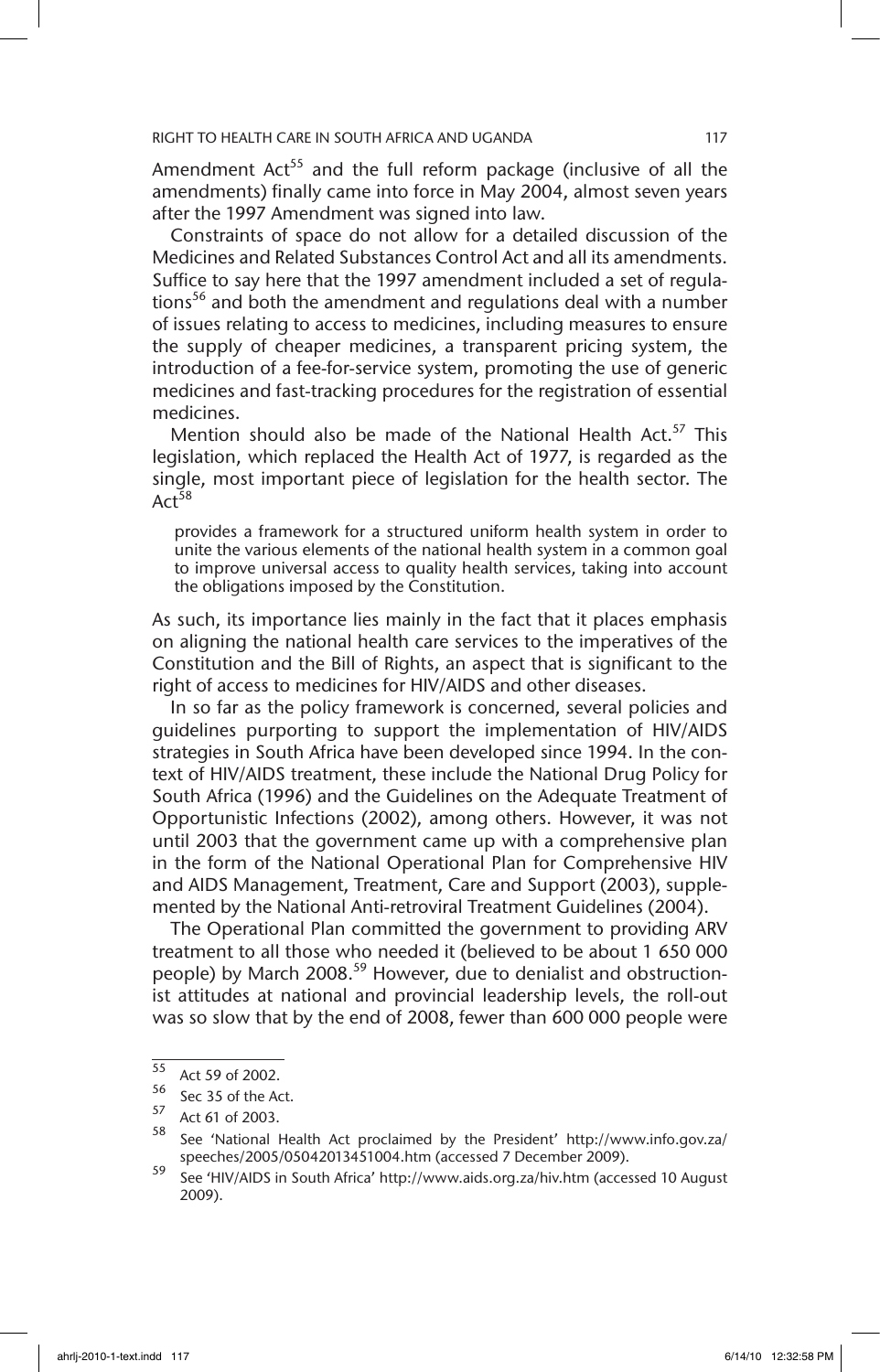being treated.<sup>60</sup> This in spite of the approval in 2007 of a new HIV/AIDS and STI Strategic Plan which was seen as a major breakthrough in the response to HIV/AIDS.

The 2008/2009 changes in government that saw the end of the Thabo Mbeki era, however, seem to have brought renewed hope for a turnaround in the government's commitment to dealing effectively with the HIV/AIDS epidemic. At the 5th International Aids Society (IAS) Conference on HIV Pathogenesis, Treatment and Prevention held in Cape Town in July 2009, the IAS applauded the South African government for moving quickly to dramatically scale up the provision of anti-retroviral therapy for people with HIV/AIDS across the country.<sup>61</sup> This is all very well, but for the turnaround to be sustainable, a new approach towards the implementation of the National Strategic Plan and the Operational Plan will be required as there are still many issues to be resolved regarding access to HIV/AIDS treatment, including the availability of ARVs, the high cost of the drugs and limited access to generic medicines.<sup>62</sup>

## 3.3 The role of the courts and civil society

Any discussion on the current situation regarding access to HIV/AIDS medicines in South Africa would be incomplete without reference to the role played by the courts and that of certain sectors of civil society. In so far as the courts' role is concerned, the Constitutional Court has not only been innovative in interpreting and giving content to the right of access to health care contained in the Constitution,<sup>63</sup> but it has also been assertive in reminding the state of its obligation to take reasonable steps to create and implement a legal framework that facilitates access to health care services, including HIV/AIDS medicines. In the specific context of HIV/AIDS medication, the earliest case to come before the South African courts was *Van Biljon and Others v Minister of Correctional Services and Others*, 64 in which the Court held that the state had a constitutional duty to provide anti-retroviral therapy to two prisoners for whom it had been medically prescribed.

The most relevant and prominent case, however, is undoubtedly *Minister of Health and Others v Treatment Action Campaign and Others*, 65 in which the Constitutional Court upheld the decision that the state had violated the constitutional rights of expectant HIV-positive mothers by not supplying them with Nevirapine – a drug that could reduce by half the rate of HIV transmission from mothers to babies. The Court further

 $60$  As above.

<sup>61</sup> See 'IAS applauds SA commitment to treatment scale up' http://www.ias2009.org/ (accessed 10 August 2009).

 $^{62}$  HIV/AIDS in South Africa (n 59 above).

<sup>63</sup> See eg *Grootboom* & *Soobramoney* (n 50 above); *Minister of Health & Others v Treatment Action Campaign & Others* 2002 5 SA 721(CC).

 $^{64}$  1997 4 SA 441 (C).

<sup>2002 5</sup> SA 721 (CC).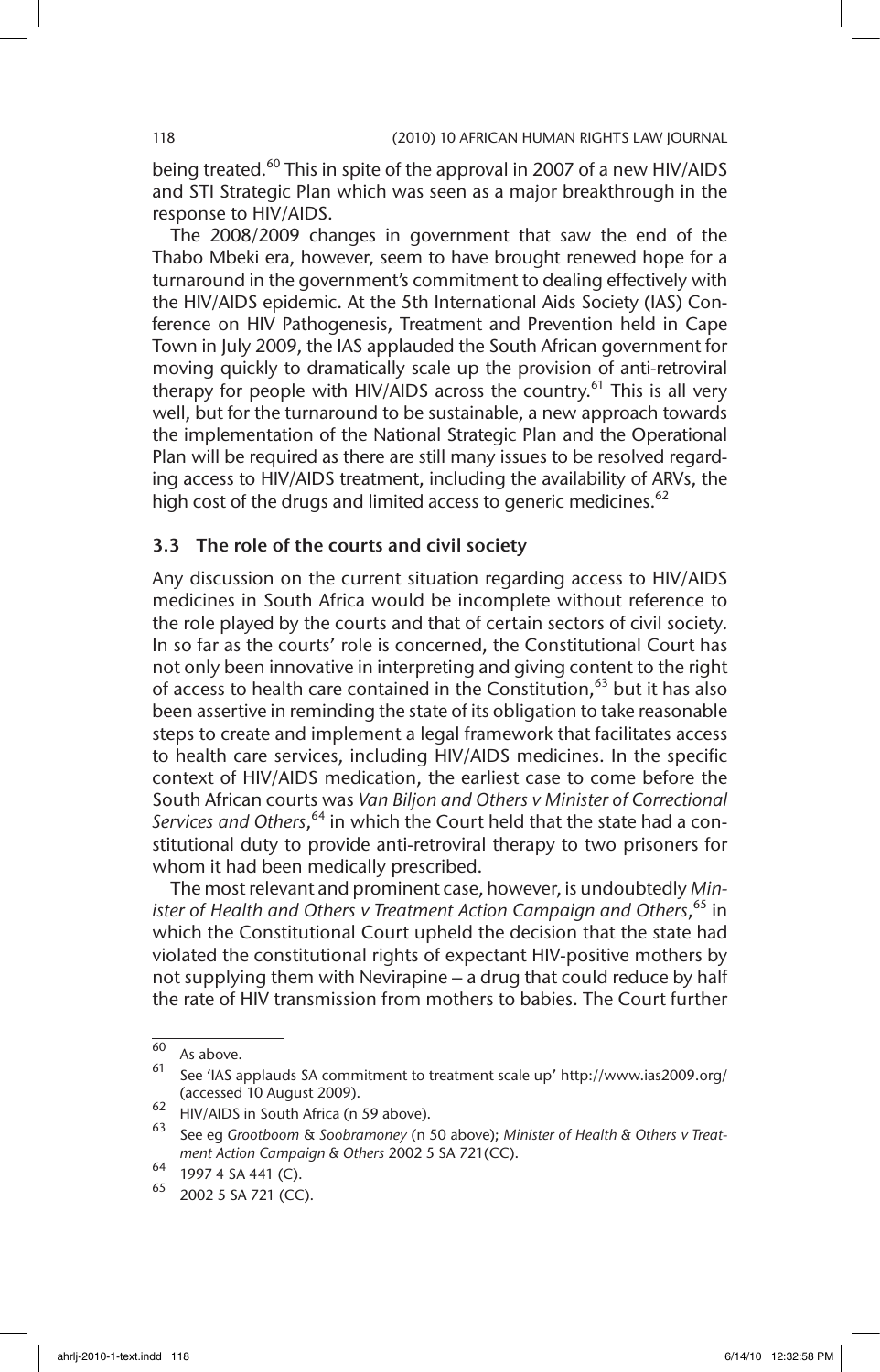held that the government's policy fell short of compliance with sections 27(1) and (2) of the Constitution and that the government had not reasonably addressed the need to reduce mother-to-child transmission of HIV. The government was ordered to permit and facilitate the use of Nevirapine and to remove the restrictions that prevented the drug from being made available at public hospitals and clinics that were not research or training sites. In making this order, the Court took into account, among other things, the implications of the roll-out on limited resources and the associated budgetary implications, but pointed out that it was constitutionally bound to require the state to take reasonable measures to meet its constitutional obligations and to subject the reasonableness of these measures to evaluation. 'Such determinations of reasonableness may in fact have budgetary implications, but are not in themselves directed at rearranging budgets,' the Court said. $66$ 

The above so-called Nevirapine case is particularly important, not only in demonstrating the role of the courts, but also the importance of advocacy in realising the right of access to HIV/AIDS medicines. The case was brought by the Treatment Action Campaign (TAC), a nongovernmental organisation (NGO) whose main function is to campaign for affordable treatment for people living with HIV and AIDS. Although the TAC has been the most prominent and effective civil society organisation (CSO) in advocating and campaigning for HIV/AIDS treatment, there are several other NGOs that have played and continue to play an important role. These include the AIDS Foundation of South Africa, the AIDS Consortium, Wits University AIDS Law Project, the AIDS Legal Network of South Africa, the Centre for HIV/AIDS Networking (HIVAN), Lovelife and the Health Systems Trust. While the work of these NGOs has been unco-ordinated and often strongly resisted by government, they have nevertheless played a critical role in improving access to HIV/ AIDS medicines in South Africa. It is too early to predict the new government's approach towards the role of NGOs in the fight against HIV/ AIDS, but it is submitted that nothing short of a broad-based partnership between the state and civil society will achieve the universal access to HIV/AIDS medicines envisaged in the 2003 Operational Plan and the 2007 Strategic Plan mentioned earlier.

# 4 Access to HIV/AIDS medicines in Uganda

## 4.1 The constitutional framework

Unlike South Africa, Uganda pays minimal attention to socio-economic rights in its Constitution.<sup>67</sup> Except for the right to education,<sup>68</sup> the rights

 $\frac{66}{67}$  Para 38.

The Constitution of the Republic of Uganda (1995).

Art 30.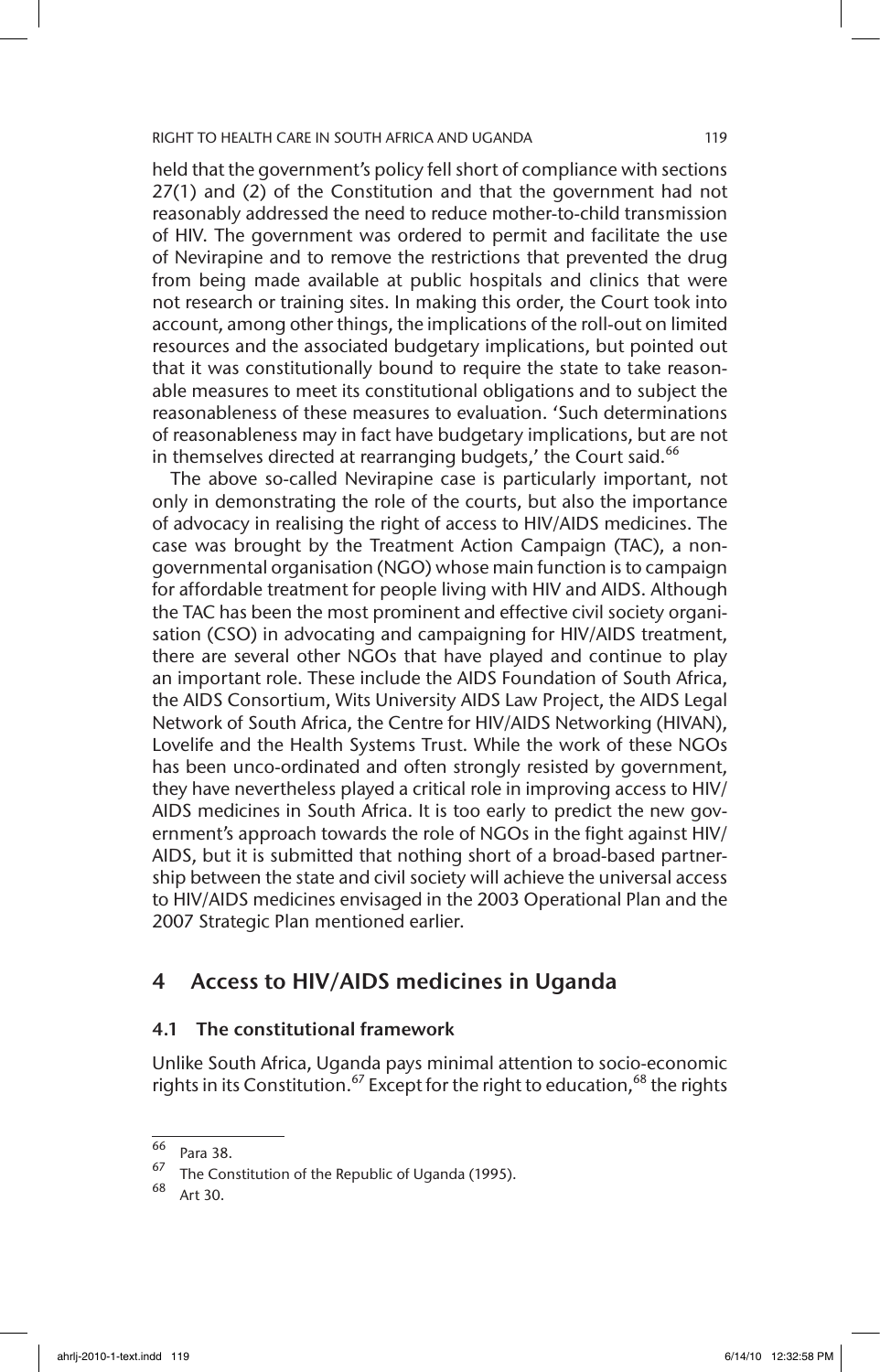### 120 (2010) 10 AFRICAN HUMAN RIGHTS LAW JOURNAL

of women,<sup>69</sup> the rights of children,<sup>70</sup> the right to a clean and healthy environment<sup>71</sup> and economic rights,<sup>72</sup> which are explicitly recognised in the Bill of Rights, other socio-economic rights are laid down in a preliminary section entitled National Objectives and Directive Principles of State Policy. This section contains a set of objectives and principles intended to guide all organs of the state (including the judiciary) and non-state actors 'in applying or interpreting the constitution or any other law and in taking and implementing any policy decisions for the establishment and promotion of a just, free and democratic society'.<sup>73</sup> There is therefore no explicit provision for the right of access to health care in the substantive Bill of Rights section of the Ugandan Constitution. Because of this, skeptics may ask: Legally, is there a right to health care in Uganda? As pointed out above, Uganda is party to international and regional human rights instruments that spell out the right to health care. The Constitution provides that the rights and freedoms, which are specifically mentioned in the Bill of Rights 'shall not be regarded as excluding others not specifically mentioned [such as the right to health care]'.<sup>74</sup> It can thus be argued that the right to health care, though not specifically mentioned, is legally recognised and can be enforced in a competent court.<sup>75</sup> The right can also be protected through a creative interpretation of other constitutionally-recognised rights such as the right to life. Though the right to life can be taken away in cases of

- $\frac{69}{70}$  Art 33.
- $\frac{70}{71}$  Art 34.
- $\frac{71}{72}$  Art 39.
- $\frac{72}{73}$  Art 40.
- $\frac{73}{74}$  NODPSP I(i).
- $\frac{74}{75}$  Art 45.

On the enforcement of rights and freedoms by the courts in Uganda, see art 50 of the Constitution. It should be noted that there has been a debate as to whether the Constitutional Court of Uganda is a 'competent court' for the purpose of handling the enforcement of human rights. In *James Rwanyarare & Another v Attorney-General*  (Constitutional Petition 11/1997), the Constitutional Court held that it lacked jurisdiction to entertain a petition alleging a violation of human rights under art 50. However, in *Attorney-General v Tinyefuza* (Constitutional Appeal 1/1997), the Supreme Court held that arts 50 and 137 (on the interpretation powers of the Constitutional Court) must be read together since the Constitutional Court is bound to hear cases involving the enforcement of human rights and freedoms in the course of interpreting the Constitution. In *Serugo v Kampala City Council & Another* (Constitutional Appeal 2/1998), it was held that the jurisdiction of the Constitutional Court is exclusively derived from art 137, but the court can, if it deems it appropriate, deal with matters of redress and compensation, which are matters of enforcement of human rights under art 50 of the Constitution. In *Alenyo George William v Attorney-General & Others* (Constitutional Petition 5/2000), the Constitutional Court also held that it can handle cases of enforcement of human rights in the course of interpretation of the Constitution. It is therefore now settled that if a matter does not involve the interpretation of the Constitution as stipulated under art 137, any other court is a 'competent court' for the purpose of redressing violations of human rights.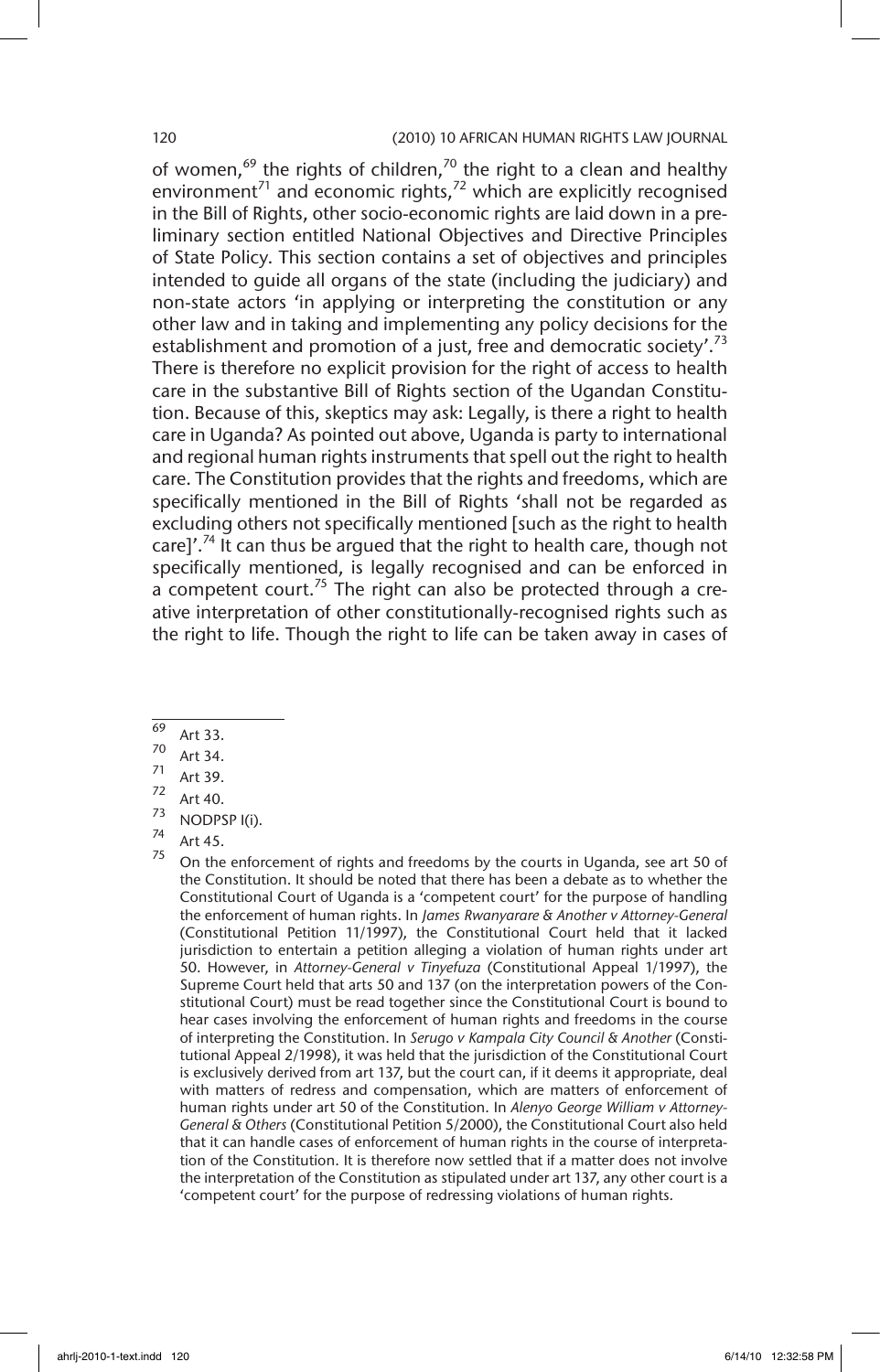capital punishment, $76$  the state has a duty to take positive measures to protect and ensure the right through the prevention of death. Indeed, some judges have creatively interpreted the right to life. For example, in *Salvatori Abuki and Another v Attorney-General*, 77 the petitioner challenged the constitutionality of an exclusion order that was made under section 7 of the Witchcraft Act. He argued that the order deprived him of his property and the right to a livelihood. The court held that the exclusion order was unconstitutional since it threatened the right to life through deprivation of shelter, food and essential sustenance. Courts in Uganda can also learn from other jurisdictions where it has been observed that the right to life should not be understood in a restrictive manner and should be interpreted broadly to include other dimensions, such as health care.<sup>78</sup>

The relative success with which Uganda has been able to create the necessary framework for providing access to HIV/AIDS treatment, in comparison to South Africa's dismal record, may therefore not only be sought in the constitutional protection or lack thereof. Various other factors and role players have been significant in the progress towards the current situation regarding access to HIV/AIDS medicines in both countries, as explained below.

## 4.2 Policy framework: An overview

International human rights law accentuates the adoption of legislative, executive/administrative and judicial measures for the realisation of the right to health.<sup>79</sup> The ESCR Committee recognises that each state has a margin of discretion in assessing the apposite feasible measures for implementing the right to health generally, and the right to health care in particular.<sup>80</sup> In Uganda, there is no legislation that specifically deals with the right to health and its components, such as the right to health

<sup>76</sup> Art 22(1). In *Susan Kigula & 416 Others v Attorney-General* (Constitutional Petition 2/1997), the petitioners challenged the constitutionality of the death penalty on the grounds that it violated the right to life and subjected them to cruel, inhuman and degrading punishment. The Court held that the death penalty is an exception to the right to life under the Constitution and therefore constitutional. However, it was held that a prolonged stay on death row subjected the prisoners to cruel, inhuman and degrading punishment

<sup>77</sup> Constitutional Petition 2/1997.

<sup>78</sup> See, eg, the Indian case of *Paschim Banga Khet Mazdoor Sanity & Others v State of West Bengal & Another* (1996) 4 SCC 37 and the Venuezelean case of *Cruz Bermudez & Others v Minsterio de Sanida y Asistencia Social* (1999) Case 15789.

 $79$  See eg art 2(2) of ICESCR.

General Comment 14 (n 15 above) para 53.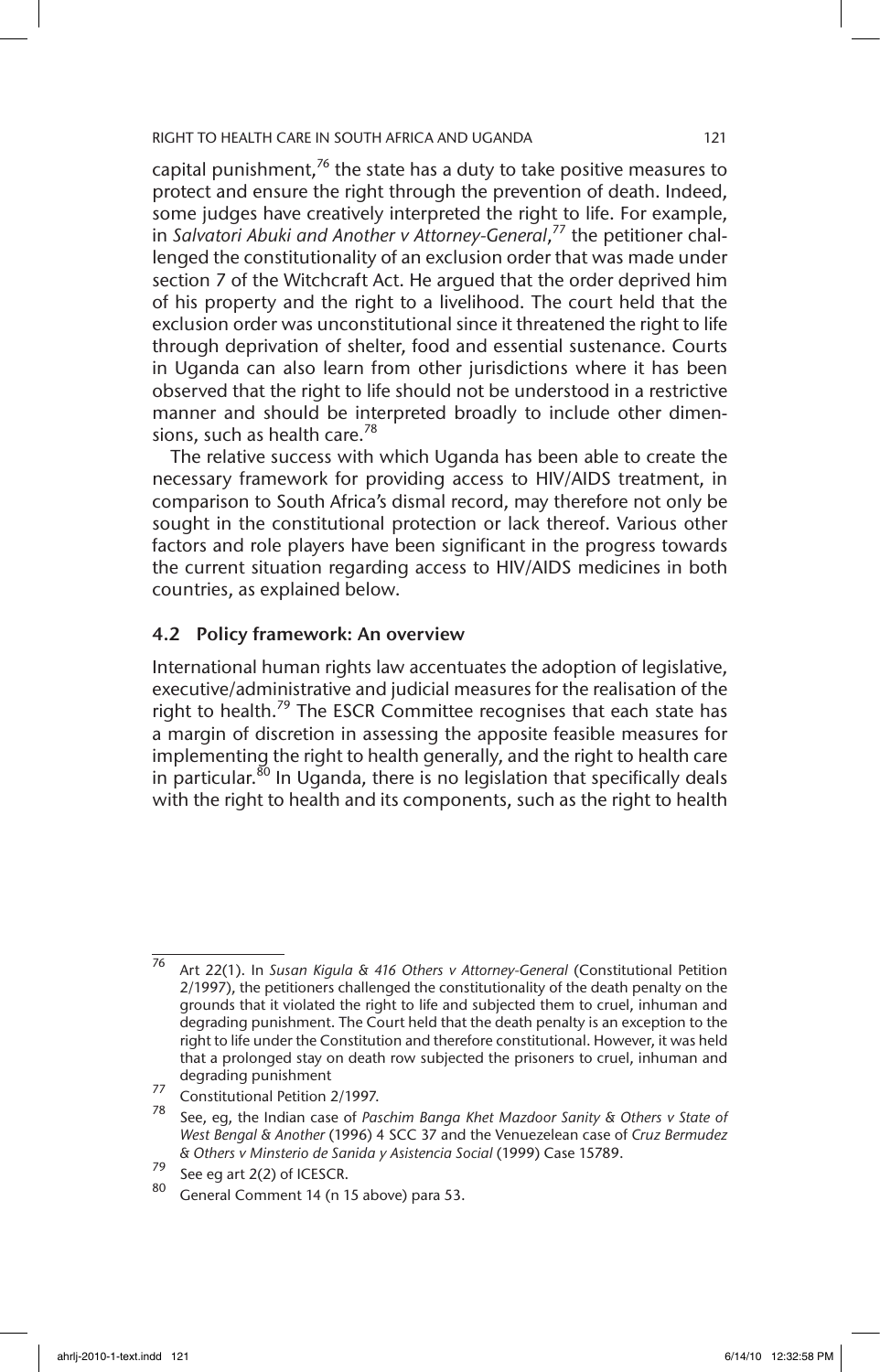care of persons living with HIV/AIDS. $81$  None of the international and regional human rights instruments that recognise the right to health care have been directly incorporated into the domestic legal system. However, most of the issues concerning the promotion and protection of the right to health care of persons living with HIV/AIDS are covered under policies, which are important because they dictate what level of health care provision is guaranteed, and what kinds of goods and services will be offered. The policy framework also helps in explaining how priorities may be established between competing claims and where to concentrate resources. Uganda has an elaborate policy framework, critical for the promotion of the right to health care of persons living with HIV/AIDS. The policy framework, developed in collaboration with civil society and donors, recognises the impact of poverty on the ability to access health care facilities, goods and services. For example, the Poverty Eradication Action Plan (PEAP) $^{82}$  — which is the overarching framework to guide public action to eradicate poverty — notes that poor people, who do not have the capacity to utilise private health care, should have access to the public health care system. The PEAP identifies HIV/AIDS as one of the priority areas to be tackled through a number of actions, including the provision of ARVs.<sup>83</sup>

As the lead government agency for health, the Ministry of Health has developed various policies, including a Health Sector Strategic Plan, 84 which identify specific targets for the prevention and control of HIV/ AIDS. These targets include the scale up of voluntary counselling and testing and the prevention of mother-to-child transmission (PMTCT) services at Health Centre III by 2010. The targets also include increasing the population of Health Centre IV offering comprehensive HIV/AIDS care with anti-retroviral therapy to 75 per cent by 2010.<sup>85</sup> The health sector has a multi-sectoral and participatory approach, which encourages the involvement of civil society and other non-state actors in planning,

 $\overline{81}$  However, there are proposed laws on HIV/AIDS, which are retrogressive; they promote dangerous and discredited approaches to the epidemic and, if passed in their present form, there would be a total violation of the rights of people living with HIV/ AIDS. The HIV/AIDS Prevention and Control Bill requires mandatory testing for HIV and forced disclosure of HIV status and criminalises the wilful transmission of HIV. The Anti-Homosexuality Bill, which prohibits any form of sexual relations between persons of the same sex, provides for the death penalty for a homosexual who is HIV positive and has sex with a person below 18 years. The Bill also nullifies international treaties whose provisions (eg those prohibiting discrimination based on sexual orientation) are contrary to the spirit and provisions of the Bill. The laws are likely to roll back the success of Uganda in the area of HIV prevention and treatment. Their enforcement will increase stigma and discrimination against HIV-positive gays, lesbians and transgender people, who are among the marginalised and vulnerable people in the field of health care.

<sup>82</sup> Ministry of Finance, Planning and Economic Development *Poverty Eradication Action Plan* (2004).

 $\begin{array}{c} 83 \\ 84 \end{array}$  As above.

<sup>84</sup> Ministry of Health *Health Sector Strategic Plan* (2006).

As above.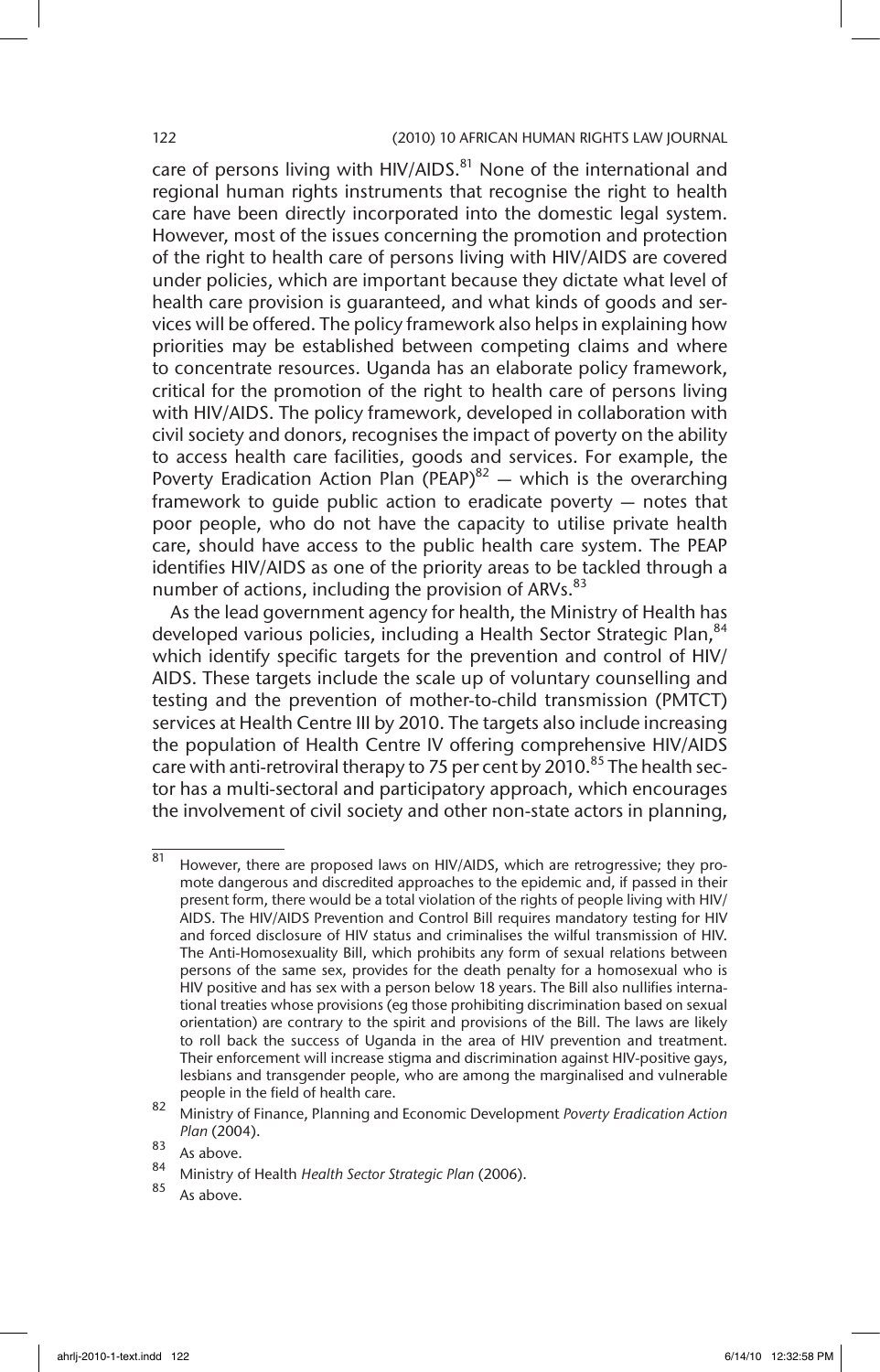service delivery and monitoring. The HIV/AIDS strategy, for example, is based on government partnership with various stakeholders, including persons living with HIV/AIDS, faith-based organisations (FBOs), civil society organisations (CSOs), and parliament.<sup>86</sup>

The Ministry of Health has developed the Anti-retroviral Policy, which aims at universal access to anti-retroviral treatment to all that are clinically eligible for it. The Ministry has also developed a strategic plan on HIV/AIDS, which has a number of thematic areas, including care and treatment, the major goal of which is to improve the quality of life of persons living with HIV/AIDS by mitigating the health impacts of HIV/ AIDS by 2012. $87$  To this end, the strategic plan intends to increase equitable access to anti-retroviral treatment by those in need from 105 000 to 240 000 by 2012; to increase access to the prevention and treatment of opportunistic infections, including tuberculosis (TB); to scale up HIV counselling and testing to facilitate universal access to treatment by 2012; to integrate prevention into all care and treatment services by 2012; and to support and expand the provision of home-based care and strengthening referral systems to other health facilities and complementary services.<sup>88</sup> Another major thematic area is systems strengthening, the goal of which is to build an effective system that ensures quality, equitable and timely service delivery. The strategic plan also aims at reducing HIV transmission from mother to child by 50 per cent by 2012 through the administration and uptake of PMTCT services, including Nevirapine or other anti-retroviral treatment, combination prophylaxis and developing a home-based PMTCT programme.<sup>89</sup>

## 4.3 The policy framework: An appraisal

It is now recognised that HIV/AIDS interventions have a number of human rights implications. Thus, although the policies on HIV prevention, treatment, care and support sound noble on the surface, it is essential to subject them to human rights scrutiny. The question is: What is the potential of these policies and strategies to enhance or negate the promotion and protection of the right to health care of persons living with HIV/AIDS? What are the challenges and prospects of the implementation of the policy framework in Uganda?

It should be noted that universality is at the core of human rights. Given that the policy framework aims at providing universal access in respect of anti-retroviral treatment, it can be said to have the potential to promote and protect the right to health care of persons living with HIV/AIDS. The goals and targets of the policy framework are in line

 $\frac{86}{87}$  As above.

<sup>87</sup> Uganda AIDS Commission *Moving towards universal access: National HIV/AIDS Strategic Plan* (2007).

 $\frac{88}{89}$  As above.

As above.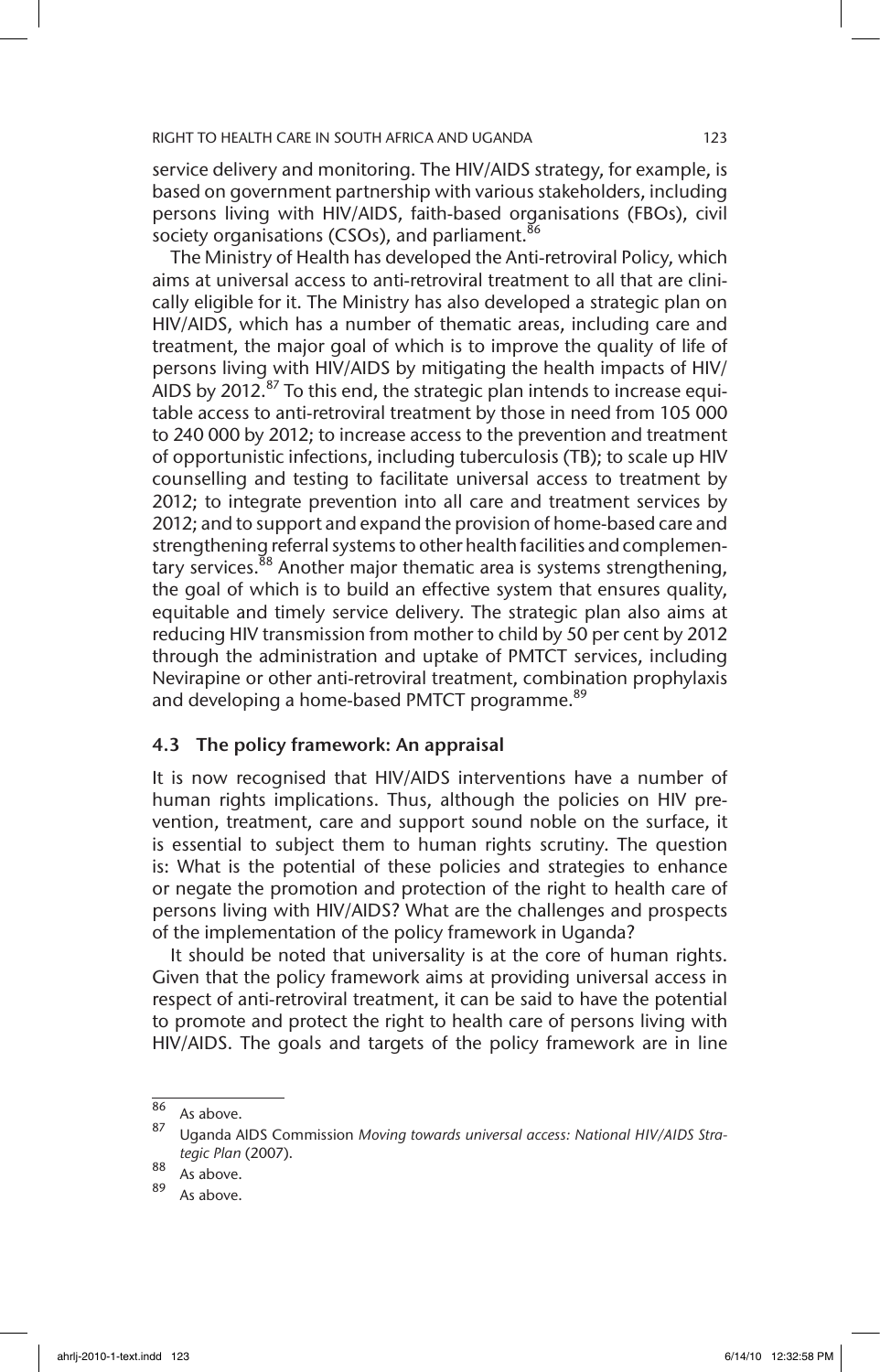with the concept of the progressive realisation to the maximum level of available resources, as provided for under ICESCR.<sup>90</sup> Indeed, the implementation of the National HIV/AIDS Strategic Plan has already registered some degree of success. There has been a rapid scale-up of anti-retroviral treatment whereby over 30 000 persons living with HIV/ AIDS were initiated on anti-retroviral treatment in 2007, bringing the cumulative total on active treatment to 141 416 by June 2008, amounting to 59 per cent of the Strategic Plan's target of 240 000.<sup>91</sup> However, the gains made are likely to be reversed because of inadequate and irregular funding. Funding is not only critical for the provision of anti-retroviral treatment, but also physical and human infrastructure. According to the Strategic Plan, reversing the trend in the epidemic requires a massive increase in available resources, rising by over a year from about US \$263 million in 2007 to US \$513 million in 2012.<sup>92</sup> Antiretroviral treatment accounts for 88 per cent of the resources required for care and treatment programmes.<sup>93</sup>

Although the Abuja Declaration recommends that states should allocate at least 15 per cent of their national budgets to health,  $94$ Uganda spends only 9 per cent on health, and certainly this has serious implications for the provision of anti-retroviral treatment.<sup>95</sup> The Ministry of Health relies largely on external funding for all its HIV/AIDS programmes.<sup>96</sup> In order to meet its targets under the policy framework, Uganda has received external support from various donors, such as the Global Fund to Fight HIV/AIDS, Malaria and Tuberculosis (Global Fund) and the United States President's Emergency Plan for AIDS Relief (PEPFAR). $97$  It should be noted that donor funds are sometimes consumed by corruption, as evidenced by the Global Fund, where millions of dollars were swindled by state functionaries through 'fictitious' NGOs and community-based organisations (CBOs).<sup>98</sup> It should also be noted that external funding is not sustainable; the state must mobilise internal resources for the provision of critical components of the right to health care, such as anti-retroviral treatment.

 $\frac{90}{91}$  Art 2(2) ICESCR.

<sup>91</sup> Uganda AIDS Commission *Report on Implementation of National HIV and AIDS Strategic Plan* (2008) 23. On the progress made, see also Ministry of Health *Ministerial Statement* (2008) 56.

 $\frac{92}{93}$  n 91 above, ix.

 $\frac{93}{94}$  As above.

The Abuja Declaration on HIV/AIDS, Tuberclosis and Other Related Infectious Diseases http://wwww.info/popups/articleswindow.php?id=38 (accessed 17 November 2009) para 26.

<sup>95</sup> Uganda AIDS Commission (n 91 above).

 $\frac{96}{97}$  As above.

 $\frac{97}{98}$  As above.

BK Twinomugisha 'Taking human rights seriously: Protection of the right of access to malaria treatment in Uganda' (2009) 2 *Journal of African and International Law* 161-200 170.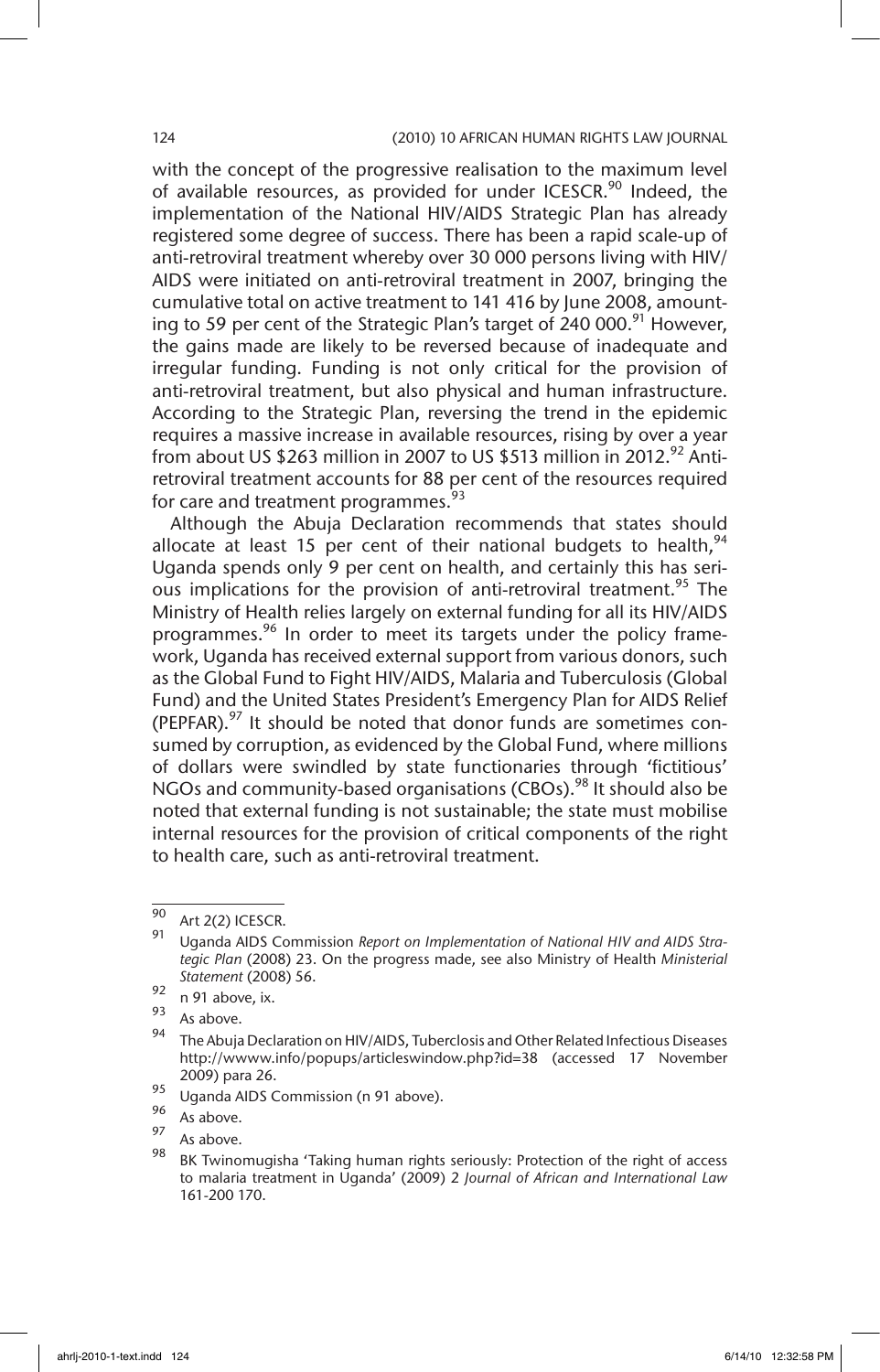It is also important to point out that macro-economic institutions, such as the World Bank and the International Monetary Fund (IMF), which shape the socio-economic agenda in developing countries, argue that increasing public health spending undermines macroeconomic stability.<sup>99</sup> The macro-economic model designed by these institutions sets rigid budget ceilings for each ministry, including the Ministry of Health. It is argued that spending on treatment measures such as anti-retroviral treatment is costly and may have inflationary tendencies.<sup>100</sup> In our view, economic policies that result in the underfunding of health care services are antithetical to the protection of human rights because they make access to health care dependent on the individual's capacity to pay. Health care provision is not looked at from a human rights perspective, but from the desire to increase economic growth and the maintenance of macro-economic stability.<sup>101</sup> But if we may ask: If growth is not for health, what is it for and who is expected to enjoy it? Thus, although the policy framework aims at universal access to anti-retroviral treatment for all who are clinically eligible for it, this may not be possible unless the funding constraints are concretely addressed. The policy framework does not concretely address issues of equity, especially the fact that, because of their poverty, some persons living with HIV/AIDS may not afford expensive CD4 count tests, which are a prerequisite for starting antiretroviral treatment. Because of the absence of machines to carry out CD4 counts<sup>102</sup> in some rural areas, persons living with HIV/AIDS have to incur transport costs to travel to urban centres. It should also be noted that some of the machines are sophisticated and consequently there is a limited number of personnel able to perform the relevant tests. Even laboratories to carry out simple HIV tests may not be readily available in hard-to-reach areas.<sup>103</sup>

To its credit, the policy framework recognises the gender dimensions of the epidemic. It notes that women (60 per cent) are infected more than men (40 per cent) across the age spectrum from birth to 45 to 49

<sup>99</sup> Z Gariyo *Participatory poverty reduction strategy papers: The PRSP process in Uganda* (2002).

 $\frac{100}{101}$  As above.

See L Trillo Diaz 'Protection of access to essential treatment for people living with HIV/AIDS in Uganda from a human rights perspective' unpublished LLM dissertation, University of Pretoria, 2005 33. On this argument, also see BK Twinomugisha 'Barriers to the protection of rural women's rights to maternal health care in Uganda' (2005) 11 *East African Journal of Peace and Human Rights* 1 67-92.

<sup>102</sup> A CD4 count is a diagnostic system used primarily to test for HIV. It analyses blood by counting residual white blood cells and testing immunity. The CD4 count enables health workers to know those in need of ARVs by determining exact immunity levels.

 $103$  BK Twinomugisha 'Protection of the right to health care of women living with HIV/ AIDS (WLA) in Uganda: The case of Mbarara Hospital' *HURIPEC Working Paper 5* (2007).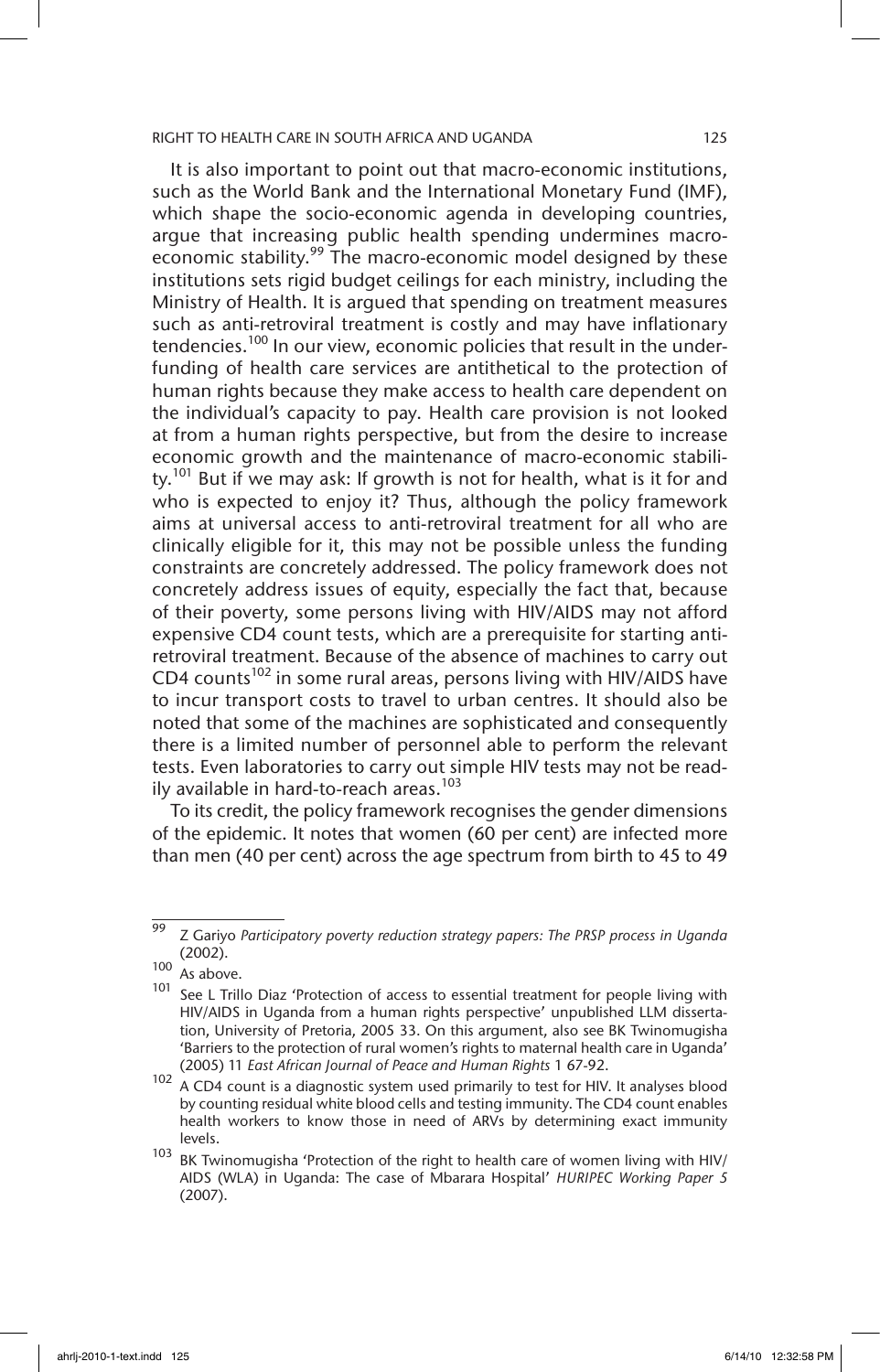years and the gender impact of the disease is significant.<sup>104</sup> However, the policy framework does not seriously analyse why vulnerable individuals and groups, such as women, may not adhere to the treatment regime. Women living with HIV/AIDS may not adhere to anti-retroviral treatment because of inequitable gender relations exacerbated by negative cultural practices. A gender analysis of the socio-economic and cultural causes of why women living with HIV/AIDS may not access and effectively utilise anti-retroviral treatment is necessary in order to achieve a more comprehensive picture of the magnitude of the problem. In a study of access to anti-retroviral treatment by women living with HIV/AIDS, one of us found that, because of their multiple gender roles, rural women hardly get enough time to effectively utilise anti-retroviral treatment in accordance with doctors' prescriptions.<sup>105</sup> Women seek care discreetly. Because of the associated stigma of HIV/ AIDS and the fear of violence from their husbands, women do not want their husbands, in-laws and the wider community to know that they are receiving care.<sup>106</sup>

It is also important to note that most women are socialised to believe that the health of their children and families takes precedence over their own health. A pregnant woman readily accepts anti-retroviral treatment for reduction of MTCT even if she has not received care. The HIV/AIDS Strategic Plan correctly highlights this paradox: Most mothers who are eligible for anti-retroviral treatment only receive drugs to prevent infections in their infants and do not get treatment for their own infection.<sup>107</sup> HIV-positive mothers need to access anti-retroviral treatment in order to enhance their health and be able to ensure quality survival for their children.

Before concluding this section, it may be important to briefly comment on the extent to which the policy framework takes into account the interconnectedness and indivisibility of human rights. The right to food, for example, which is closely linked with the right of access to anti-retroviral treatment, is not considered seriously by the policy framework.<sup>108</sup> Like most patients on care, persons living with HIV/ AIDS need adequate food in order to adhere to the treatment regime. Adherence throughout the entire course of anti-retroviral treatment is an essential part of any successful treatment programme. Patients have

<sup>104</sup> n 85 above, 7. See also UAC *The Uganda HIV/AIDS Status Report* (2006).

<sup>105</sup> Twinomugisha (n 98 above).

 $106$  As above.

<sup>107</sup> n 91 above, 23.

 $108$  The right to food is guaranteed under art 25 of the Universal Declaration, which couches the right within the broader context of an adequate standard of living that includes health, food, medical care, social services and economic security. See also art 11 of ICESCR; General Comment 12, The Right to Adequate Food, UN Doc E/C 12/199/5 (1999). For a discussion of the right to food, see BK Twinomugisha 'Challenges to the progressive realisation of the right to food in Uganda' (2005) 11 *East African Journal of Peace and Human Rights* 2 241-264.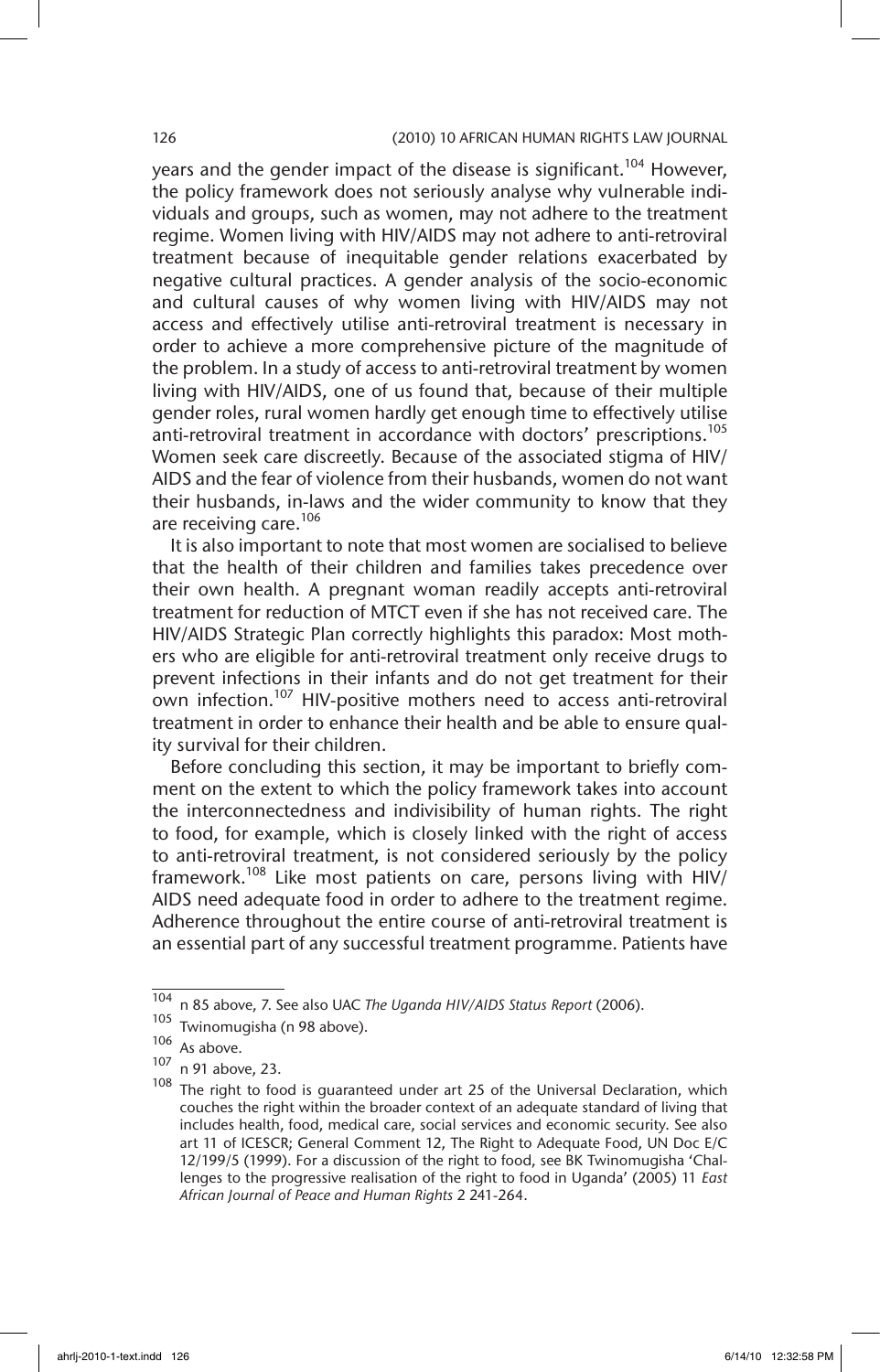to take at least 95 per cent of their pills in order to respond well.<sup>109</sup> When persons living with HIV/AIDS are not well fed, they may abandon the treatment for fear of serious adverse effects. Hunger reduces the efficacy of medication among persons living with HIV/AIDS and often affects drug adherence, especially to anti-retrovirals, hence a poor response to treatment.

# 4.2 Role of courts and civil society

While the judiciary in South Africa has been fairly innovative in the area of the right of access to health care by persons living with HIV/ AIDS, courts in Uganda have not yet pronounced themselves on this issue. This could be due to the fact that, unlike their counterparts in South Africa, CSOs in Uganda have not yet struggled for enhanced access to medicines through the courts. However, CSOs which are focused on HIV/AIDS have played a fundamental role in providing care and support for those who are ill, the infected and affected through information, education and communication strategies. CSOs are most effective at reaching marginalised populations due to their flexibility and location in remote areas.<sup>110</sup> CSOs, including faith-based organisations (FBOs), have provided critical support to the national response to HIV/AIDS in Uganda. CSOs such as the AIDS Support Organisation (TASO) have greatly contributed to the well-being of persons living with HIV/AIDS through the provision of integrated services for care and prevention. Their efforts have contributed to the reduction of stigmatisation of and discrimination against persons living with HIV/ AIDS. $^{111}$ 

As is the case in South Africa, CSOs have engaged in advocacy work to improve access to medicines in Uganda. For example, the Action Group for Health Rights in Uganda (AGHA) has, alongside other organisations, been involved in advocacy against proposed legislation that would have limited access to generic medicines. AGHA has also been engaged in efforts to increase the budget for health generally and the provision of HIV/AIDS-related goods and services.<sup>112</sup>

<sup>109</sup> National ART Guidelines.

<sup>110</sup> On the role of civil society in HIV/AIDS interventions, see, eg, AJ Horvoka & EE Kiley 'Civil society organisations and the national HIV/AIDS response in Botswana' (2006) 5 *African Journal of AIDS Research* 2 167-178.

<sup>111</sup> P Mutabwire 'Participatory health service delivery: The fight against HIV/AIDS in Uganda' http://unpan1.un.org/intradoc/groups/public/documents/un/unpan023 881.pdf (accessed 18 November 2009).

<sup>112</sup> AGHA Strategic Plan 2009/10.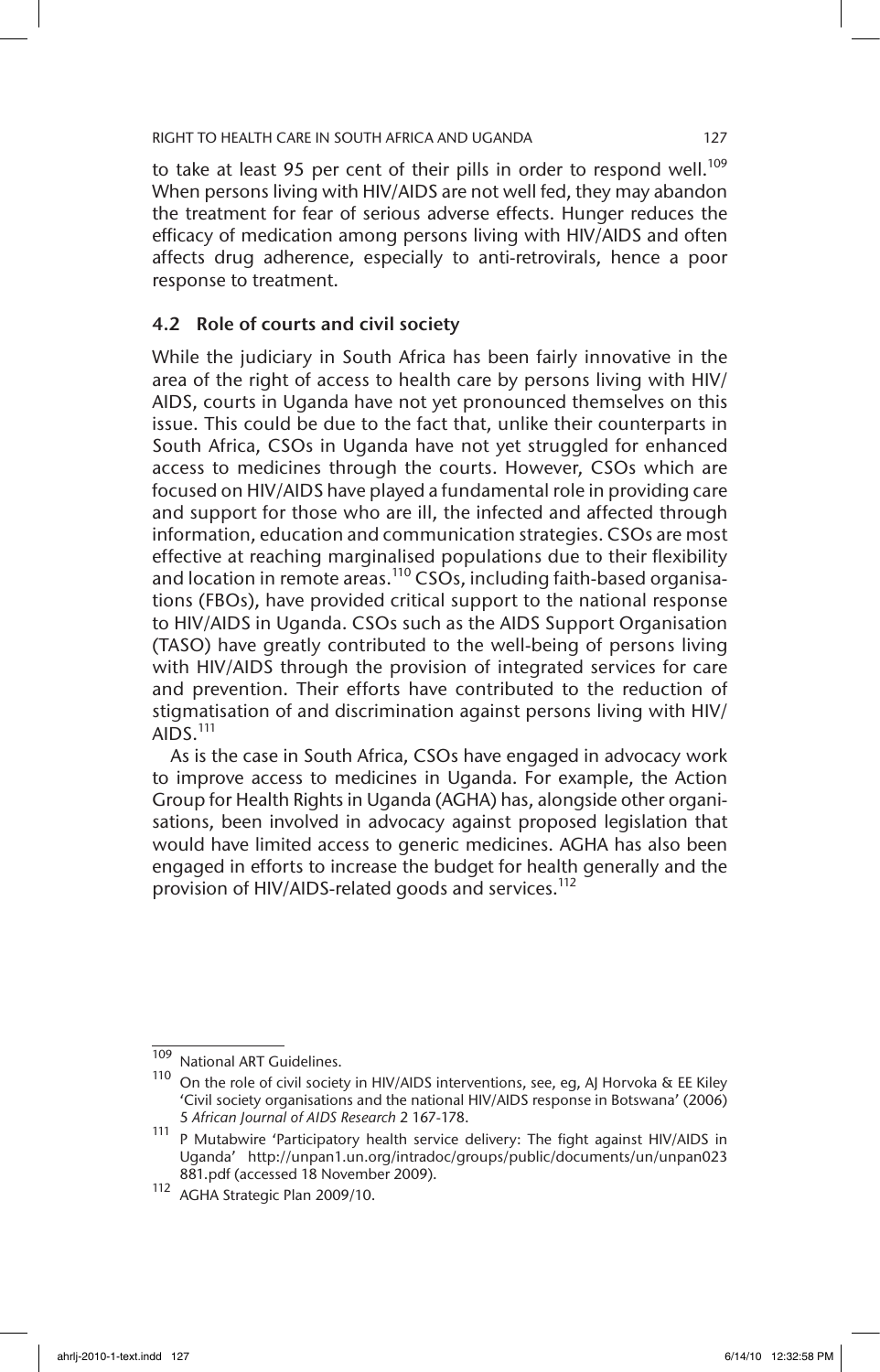# 5 Accountability for the implementation of the right to health care

## 5.1 Accountability in the human rights context

Accountability has various meanings.<sup>113</sup> *Black's law dictionary* defines accountability as the 'state of being responsible or answerable'.<sup>114</sup> Cook $^{115}$  cautions that accountability is a wider concept than responsibility, which simply denotes liability for a breach of the law. She argues that accountability 'requires a state to explain an apparent violation and to offer an exculpatory explanation if it can'.<sup>116</sup> In the context of this paper, accountability involves states being answerable for their acts or omissions regarding their right to health obligations. If accountability mechanisms are lacking, the right to health care will be meaningless or ineffective for rights holders. As Yamin<sup>117</sup> has observed, accountability is a central concept of any rights-based approach to health because it converts passive beneficiaries into claims holders, and identifies the state and other actors as duty bearers, who may be held to account for their policies, programmes and strategies to provide universal access to health care. Yamin has also noted that accountability from a human rights perspective requires<sup>118</sup>

monitoring and oversight by both government officials and those who are affected; such accountability demands transparency, access to information and active popular participation. It is not enough to have access to reliable information and indicators; true accountability requires processes that empower and mobilise ordinary people to become engaged in political and social action … accountability in a human rights framework also requires effective and accessible mechanisms for redress in the event of violations.

Viewed through a human rights lens, the concept of accountability is thus important in determining which health policies and institutions are working and which are not and why. In any case, as Langford has pointed out, the *raison d'être* of the rights-based approach is accountability.<sup>119</sup> It assists in identifying who should take credit for what has

<sup>113</sup> On the many meanings of accountability, see eg H Potts *Accountability and the highest attainable standard of health* (2008). Meanings include social accountability, professional accountability, political accountability and legal accountability. See also A Schedler *et al The self-restraining state: Power and accountability in new democracies*  (1999).

<sup>114</sup> HC Black *Black's law dictionary* (1990) 19.

<sup>&</sup>lt;sup>115</sup> RJ Cook 'State accountability under the Convention on the Elimination of All Forms of Discrimination Against Women' in RJ Cook (ed) *Human rights of women: National and international perspectives* (1994) 222 228.

 $\frac{116}{117}$  As above.

AE Yamin 'Beyond compassion: The central role of accountability in applying a human rights framework to health' (2008) 10 *Health and Human Rights* 1-20.

 $\frac{118}{119}$  n 117 above, 1-2.

<sup>119</sup> M Langford *Claiming the Millennium Development Goals: A human rights approach* (2008) 15.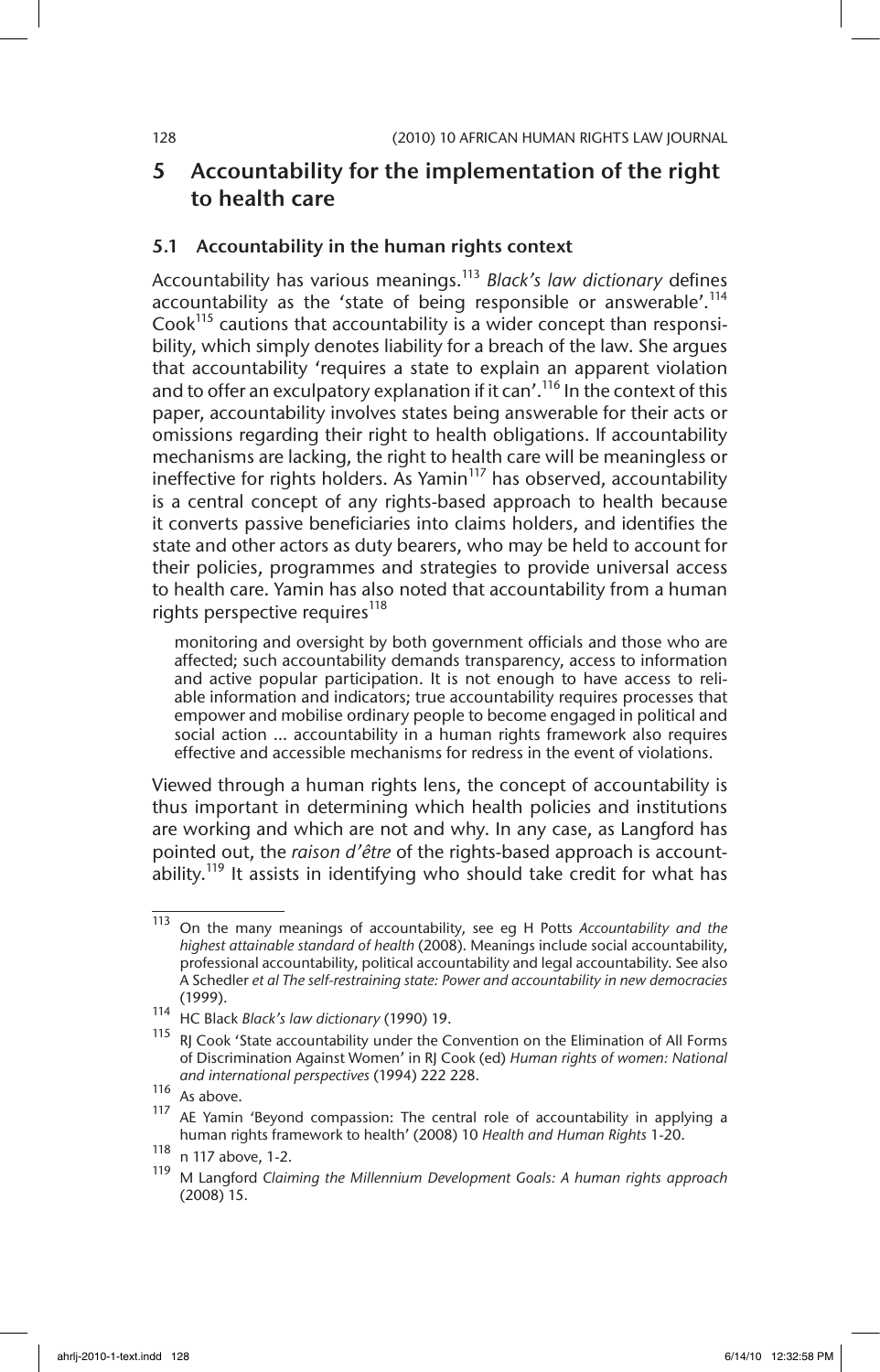been performed well, and who has the responsibility to carry out certain tasks in the context of health care. Accountability helps in determining the extent to which the state has fulfilled its obligations and, if not, why not, and explores whether any redress needs to be made. Although non-state actors also have obligations in respect of the right to health, space constraints do not permit us to delve into how they can be held accountable for failure to fulfill their obligations in the field of health care.

## 5.2 How to hold the state accountable

Egregious and pervasive violations of the rights of persons living with HIV/AIDS, including the right to health care, often go unrecognised and, when they are recognised, they may not attract any punishment or remedy. Although states make promises for meeting the right to health care of persons living with HIV/AIDS in the policy framework, they may renege on such promises. The question therefore is how the states in question can be held accountable for violations of the right to health generally and the right to health care of persons living with HIV/AIDS in particular. It has been argued that, in determining whether the state is complying with its obligations in the field of health care, it may be necessary to focus more on violations than only on progressive realisation. For example, in respect of women's right to health care, Chapman<sup>120</sup> argues that there are three types of violations, namely, violations resulting from government actions and policies; violations related to patterns of discrimination; and violations related to a failure to fulfil the minimum core obligations. According to the ECSR Committee, violations may occur through acts of commission (through the direct actions of states or other entities insufficiently regulated by states)<sup>121</sup> and of omission (such as failure to take steps).<sup>122</sup> Violations may also occur when the state does not prevent, regulate or control infringements of the right to health by third parties.<sup>123</sup> In the next section we explore mechanisms of accountability for violations of the right to health care.

# 5.2.1 Legislative mechanisms

It may be argued that Uganda has a fairly more elaborate policy framework than South Africa in the specific context of HIV/AIDS. However, policies are not legally binding: They simply contain political obligations. Consequently, Uganda should, like South Africa, explicitly recognise the right to health care in the Constitution, which would

 $120$  AR Chapman 'A violations approach to monitoring economic, social and cultural rights' (1996) 18 *Human Rights Quarterly* 23-66.

<sup>121</sup> General Comment 14 (n 15 above) para 48.

<sup>122</sup> Para 49.

<sup>123</sup> Para 51.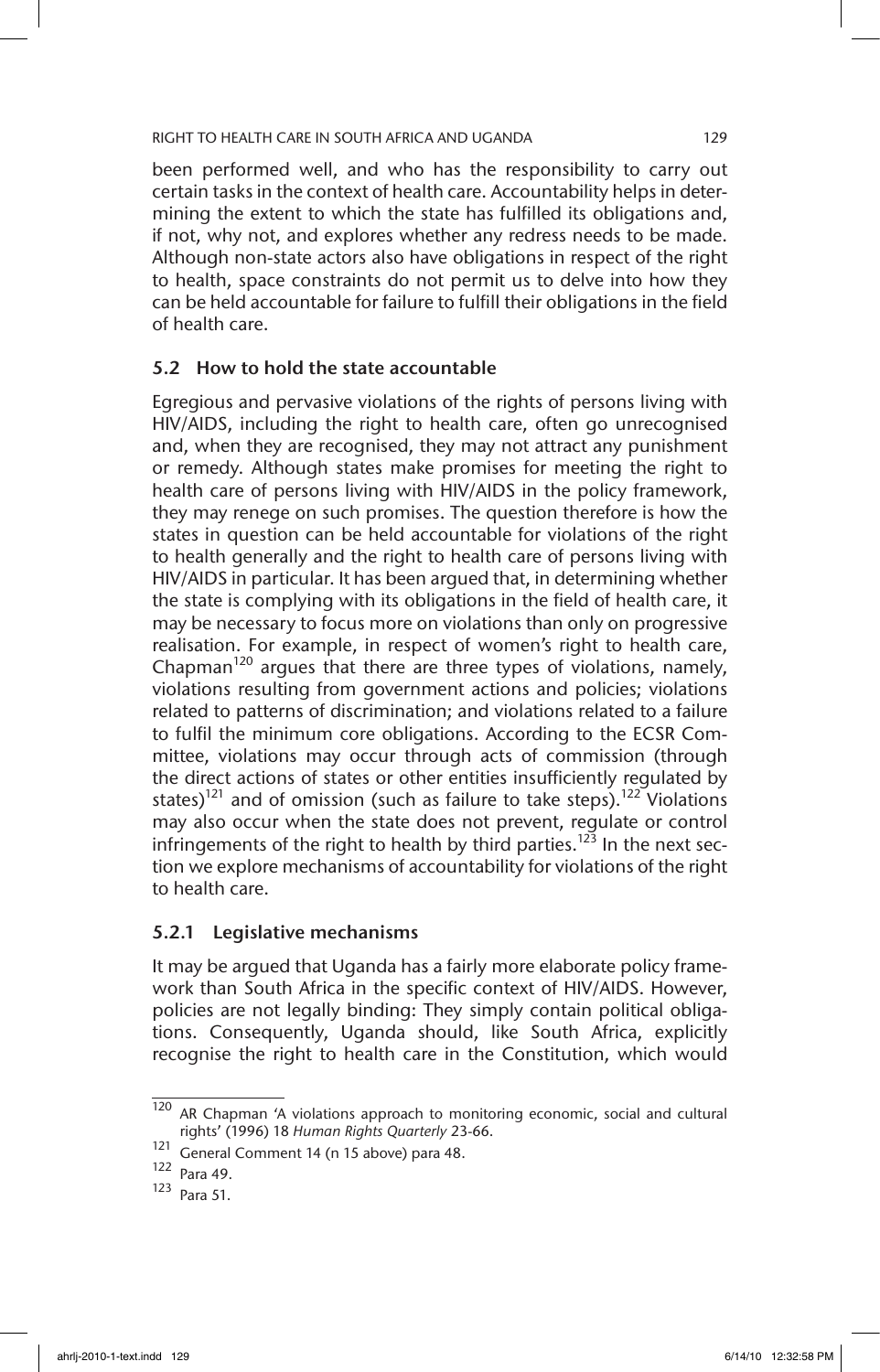clear any misgivings about the justiciability of the right.<sup>124</sup> It should be noted, however, that it is not sufficient to merely recognise the right in the Constitution. The ESCR Committee enjoins states to consider adopting a national framework law to give effect to the right.<sup>125</sup> To this end, there is an urgent need for health legislation that unequivocally obliges the state to provide adequate, affordable and accessible health care, including anti-retroviral treatment to its people with special attention to the poor and vulnerable. The legislation should contain provisions that permit the Minister of Health to formulate regulations relevant to the health sector. Such regulations would contain measurable benchmarks and targets against which performance may be measured.<sup>126</sup> The regulations should also include provisions on periodic review, monitoring and evaluation of performance of relevant health sectors. They should also prescribe offences and penalties against officers who may misappropriate essential drugs, or negligently fail to address stock-outs of anti-retroviral drugs and other medicines for opportunistic infections in hospitals or health centres, or negligently fail to distribute the drugs on time.<sup>127</sup> The regulations should also address access to medicines provided by private providers, by including fees structures or guidelines in order to minimise the exploitation of patients. As is the case in South Africa, the Ugandan legislation should promote the use of generic medicines. Both countries should take legislative steps to ensure that they benefit from the international trade regime, which permits public health exceptions to intellectual property rights and allows the manufacture, exportation and importation of cheaper generic versions of anti-retroviral drugs.<sup>128</sup>

<sup>127</sup> Trillo Diaz (n 101 above).

 $124$  There is a need for South Africa to ratify ICESCR. It may also be necessary for both countries to domesticate ICECR, since domestic legal systems may guarantee more protection and promotion of human rights than international law, which may experience enforcement problems. On the need for domestication of international treaties, see C Heyns & F Viljoen 'The impact of the United Nations treaties on the domestic level' (2001) 23 *Human Rights Quarterly* 483; MA Torres 'The human right to health, national courts and access to HIV/AIDS treatment: A case study from Venezuela' (2002) 3 *Chicago Journal of International Law* 107-108.

 $125$  General Comment 14 (n 15 above) para 53.

 $126$  This method has been successfully utilised by the National Environment Act, a framework legislation which lays down major principles and concepts on the protection of the environment, but leaves details to lead agencies and the sector ministry.

There have been calls for Uganda to domesticate the Trade Related Aspects of Intellectual Property Rights (TRIPS) Agreement flexibilities, such as parallel importation and compulsory licensing, which may enhance access to generic medicines in the country. On the problems and prospects of utilising such flexibilities, see BK Twinomugisha 'Implications of the TRIPS Agreement for the protection of the right of access to medicines in Uganda' (2008) 2 *Malawi Law Journal* 253-278.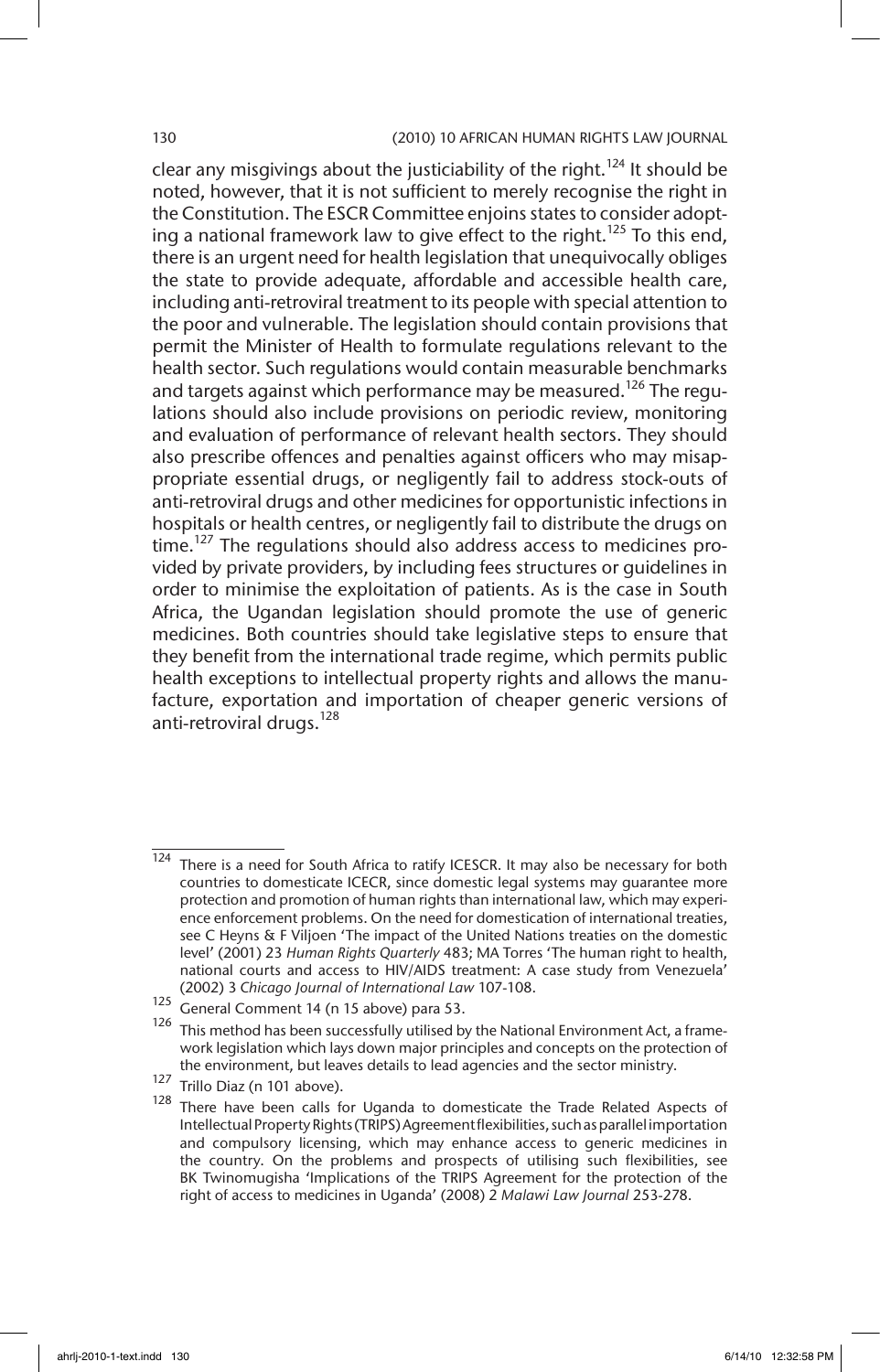## 5.2.2 Accountability through national courts

It is true that international accountability mechanisms through, for example, the reporting system, or even communications by the African Commission may be helpful in ensuring that states meet their obligations under international human rights law. However, in order for the right to health care to be meaningful for vulnerable persons such as persons living with HIV/AIDS, there must be adequate legal and other remedies provided at the domestic level. These remedies should be open to any right holder who claims that his or her right has been violated.

National courts can play a crucial role in addressing issues of social justice such as health care. Judges can be creative in their interpretation of relevant constitutional provisions to compel the state to meet its obligations under international human rights law. Even where there is no explicit recognition of the right to health care (as in Uganda), court action may succeed, either by inferring this right from other rights, such as the right to life, or by relying on human rights instruments which the state has ratified.<sup>129</sup> Ugandan courts may also boldly apply the Directive Principles of State Policy to hold the state accountable.<sup>130</sup> In many jurisdictions, litigation has been used as a mechanism to advance the right to health by holding states accountable to human rights norms in the specific context of HIV/AIDS.<sup>131</sup> Litigation may serve to hold states accountable to their laws and policies and also to empower individuals and groups to enforce the laws more directly.<sup>132</sup>

Unlike Uganda, there has been increased litigation and activism in the area of socio-economic rights in South Africa. For example, in the

<sup>129</sup> Courts in Uganda have increasingly referred to the jurisprudence of treaty bodies and case law from other jurisdictions. See eg *Charles Onyango Obbo & Another v Attorney-General* (Constitutional Appeal 2/2002); *Col (Rtd) Dr Besigye Kiiza v Museveni Yoweri Kaguta and the Electoral Commission* (Electoral Petititon 1/2001).

<sup>130</sup> On this view, see eg BO Okere 'Fundamental Objectives and Directive Principles of State Policy under the Nigerian Constitution' (1983) 32 *International and Comparative Law Quarterly* 214-215. Experiences from other jurisdictions, especially India, also show that a creative court can effectively apply Directive Principles to issues of human rights. Eg, in *Keshanavanda Bharati v State of Kerala* (1963) 4 SCC 225, the Supreme Court stated that, although the Indian Constitution expressly provides that the Directive Principles are not enforceable by any court, they should enjoy the same status as traditional fundamental rights.

<sup>131</sup> On cases concerning human rights of people living with HIV/AIDS, see eg UNAIDS *Courting rights: Case studies in litigating the human rights of people living with HIV*  (2006).

 $132$  On litigation as a mechanism to enhance protection of the right to health, see S Gloppen 'Litigation as a strategy to hold governments accountable for implementing the right to health' (2008) 10 *Health and Human Rights* 23 24; S Gloppen 'Social rights litigation as transformation: South African perspectives' in P Jones & K Stokke (eds) *Democratising development: The politics of socio-economic rights in South Africa*  (2005) 153-180; HV Hogerzeil *et al* 'Is access to essential medicines as part of the fulfilment of the right to health enforceable through the courts?' (2006) 368 *Lancet*  305-311.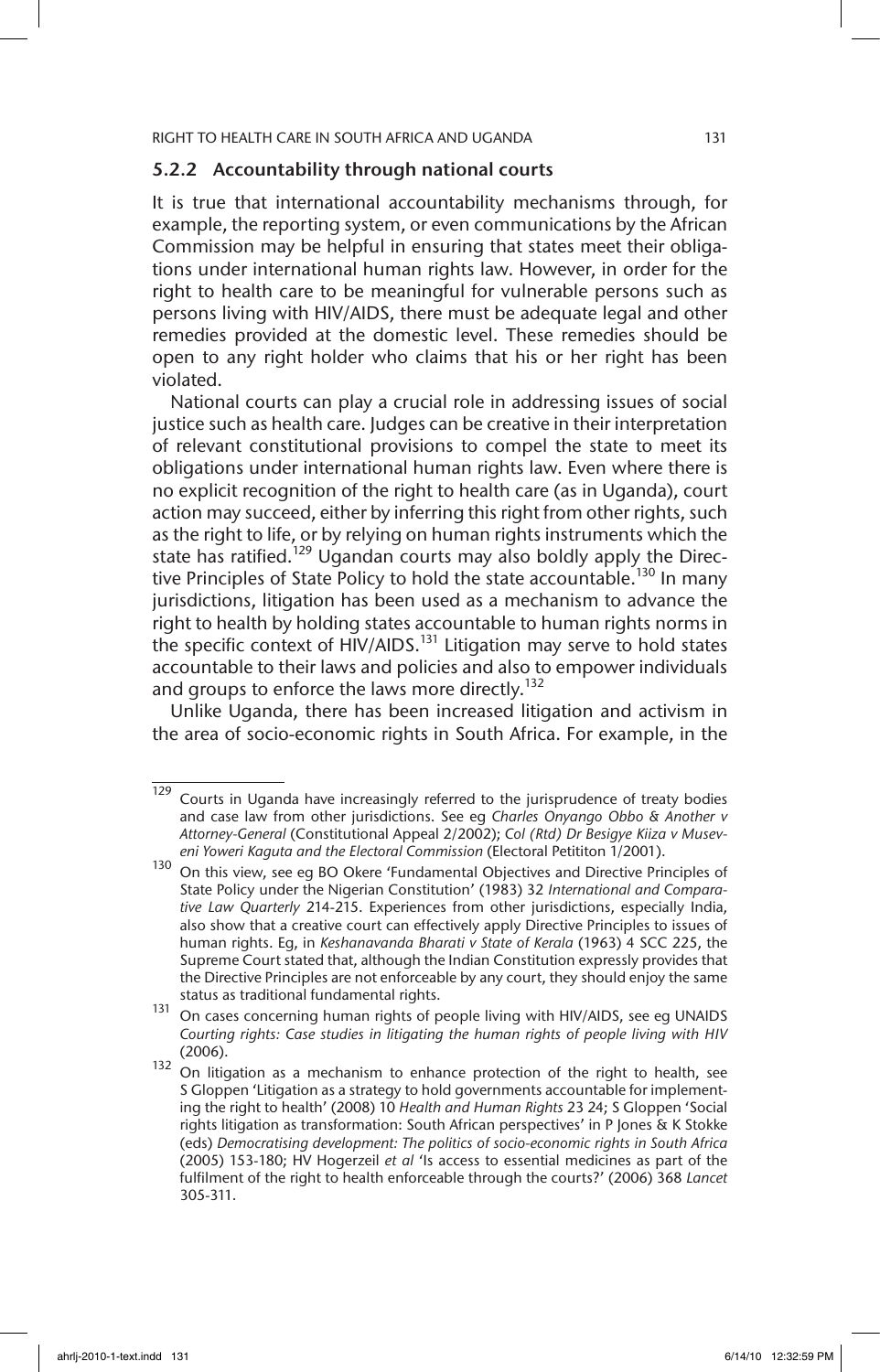**Treatment Action Campaign case, <sup>133</sup> the Constitutional Court relied on** General Comments of the ESCR Committee to determine that the health policy must be reasonable in development and implementation. The Court noted that for a policy to be 'reasonable', it had to be comprehensive, co-ordinated between the various levels of government and focused on those in greatest need. However, courts may be reluctant to interfere with policy decisions except where the court finds that there is no other lawful alternative but for it to adjudicate.<sup>134</sup> Courts may also be cautious about decisions involving the allocation of money, for example, in *Soobramoney v Minister of Health (KwaZulu-Natal)*, 135 where the court stated:<sup>136</sup>

[Health funding] choices involve difficult decisions to be taken at the political level in fixing the health budget and at the functional level in deciding the priorities to be met. A court will be slow to interfere with rational decisions taken in good faith by the political organs and medical authorities whose responsibility is to deal with such matters.

Litigation, of course, cannot function as a mechanism to hold states accountable for the right to health care unless cases are brought to court by public-spirited individuals or civil society. Civil society organisations in Uganda should, like their counterparts in South Africa, engage in public interest litigation on behalf of the indigent and other disadvantaged members of society such as persons living with HIV/ AIDS. Public interest litigation is particularly important given the poverty levels where potential litigants may not be aware of their rights, let alone being able to meet litigation costs. Civil society organisations can challenge the state in court to demonstrate that it has employed the available resources maximally towards the realisation of the right in question.<sup>137</sup> Given that legislative or juridical action may not necessarily change social behaviour unless supported by other plans or strategies, we now explore other accountability mechanisms.

 $\frac{133}{133}$  On how courts in Uganda can use the approach taken by the Constitutional Court in South Africa to protect socio-economic human rights, see BK Twinomugisha 'Exploring judicial strategies to protect the right of access to emergency obstetric care in Uganda' (2007) 7 *African Human Rights Law Journal* 283 300-301.

<sup>134</sup> See eg *Grootboom & Others v Government of the Republic of South Africa & Others* (2000) ICHRL 72.

<sup>135</sup> 1998 1 SA 765.

<sup>136</sup> Para 29.

 $137$  Trillo Diaz (n 101 above) 45. Art 50(2) of the Constitution permits PIL, which has been utilised by public-spirited individuals and organisations to challenge violations of human rights or the constitutionality of certain laws or other acts or omissions by government officials or agencies. Eg, in *Environmental Action Network (TEAN) v Attorney-General and the National Environment Management Authority* (Misc Appl 39/2001), the court relaxed the rules of standing and permitted the applicants, who did not have a direct interest in the infringing act, to bring an action on behalf of the non-smoking public. For a discussion of this and other cases, see BK Twinomugisha 'Some reflections on judicial protection of the right to a clean and healthy environment in Uganda' (2007) 3 *Law, Environment and Development Journal* 3.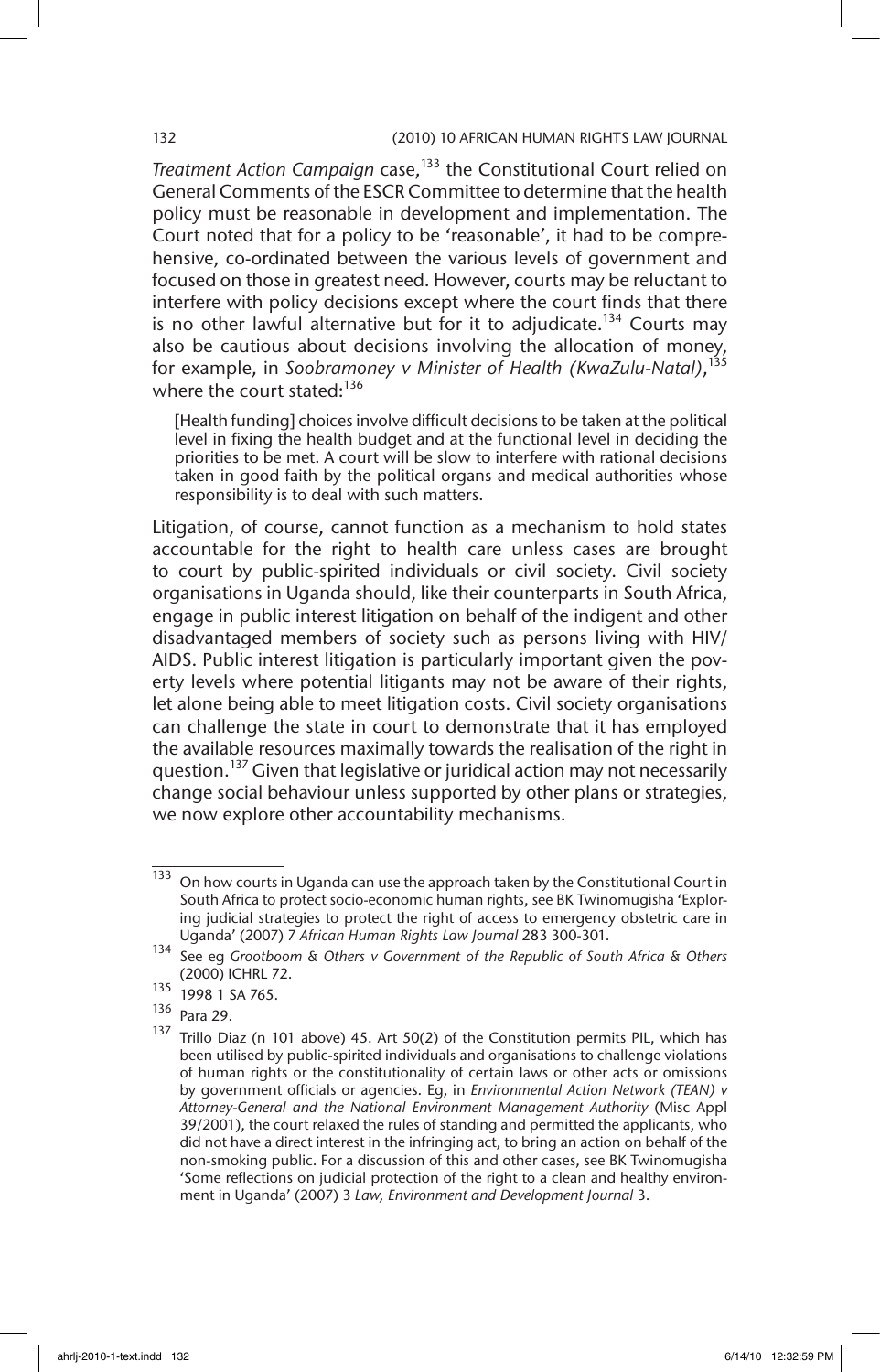## 5.2.3 Democratic participation in the policy framework

One of the cardinal requirements of accountability is participation of all relevant stakeholders in the design, implementation, monitoring and evaluation of the policy framework. The concept of democratic participation is recognised in various legal and policy documents. For example, the Ugandan Constitution provides that 'the state shall be based on democratic principles which empower and encourage the active participation of all citizens at all levels in their own governance'.<sup>138</sup> The cornerstone of the health policy framework in both South Africa and Uganda is Primary Health Care, which calls for the provision of health care to individuals and families through their full participation. According to WHO and UNAIDS, the people have the right and duty to participate individually and collectively in the planning and implementation of strategies for their treatment and care.<sup>139</sup> However, the major problem is that some of the policies and programmes are top-down and undemocratic. They are envisaged, planned and implemented by bureaucrats, planners and other outsiders without any direct involvement of vulnerable groups, such as prisoners, women, children and the poor. Although the policy framework in both countries encourages participation of the poor, vulnerable groups and civil society in its formulation, such participation is simply cosmetic. For example, in Uganda, civil society organisations were invited to provide input into the development of the PEAP. However, no input was sought from these organisations on the nature of the policies necessary to tackle poverty issues such as health care.<sup>140</sup>

Although civil society organisations may have their own interests and may not necessarily represent or be accountable to the poor, they can play a critical role in the promotion and protection of the right to health care of persons living with HIV/AIDS, by monitoring the delivery of antiretroviral drugs and other HIV/AIDS-related goods and services. Civil society organisations may also conduct public hearings about various issues concerning access to health care by persons living with HIV/AIDS, such as the misappropriation of HIV/AIDS-related funds and expose such issues in the media. Civil society organisations can also actively follow up the national budgeting process to ensure that governments allocate adequate funds to the health sector generally and the provision of antiretroviral drugs in particular. Civil society organisations may also form partnerships with Health Unit Management Committees (HUMCs) to ensure health protection generally and HIV/AIDS-related care in particular. These committees are mainly charged with mobilising communities

<sup>138</sup> Objective XXVI (ii) of the 1995 Constitution.

<sup>139</sup> WHO/UNAIDS *Ensuring equitable access to anti-retroviral treatment for women* (2004).

<sup>140</sup> BK Twinomugisha 'A critique of Uganda's poverty eradication action plan' in K Matlosa *et al* (eds) *The state, democracy and poverty eradication in Africa* (2008) 298-312.